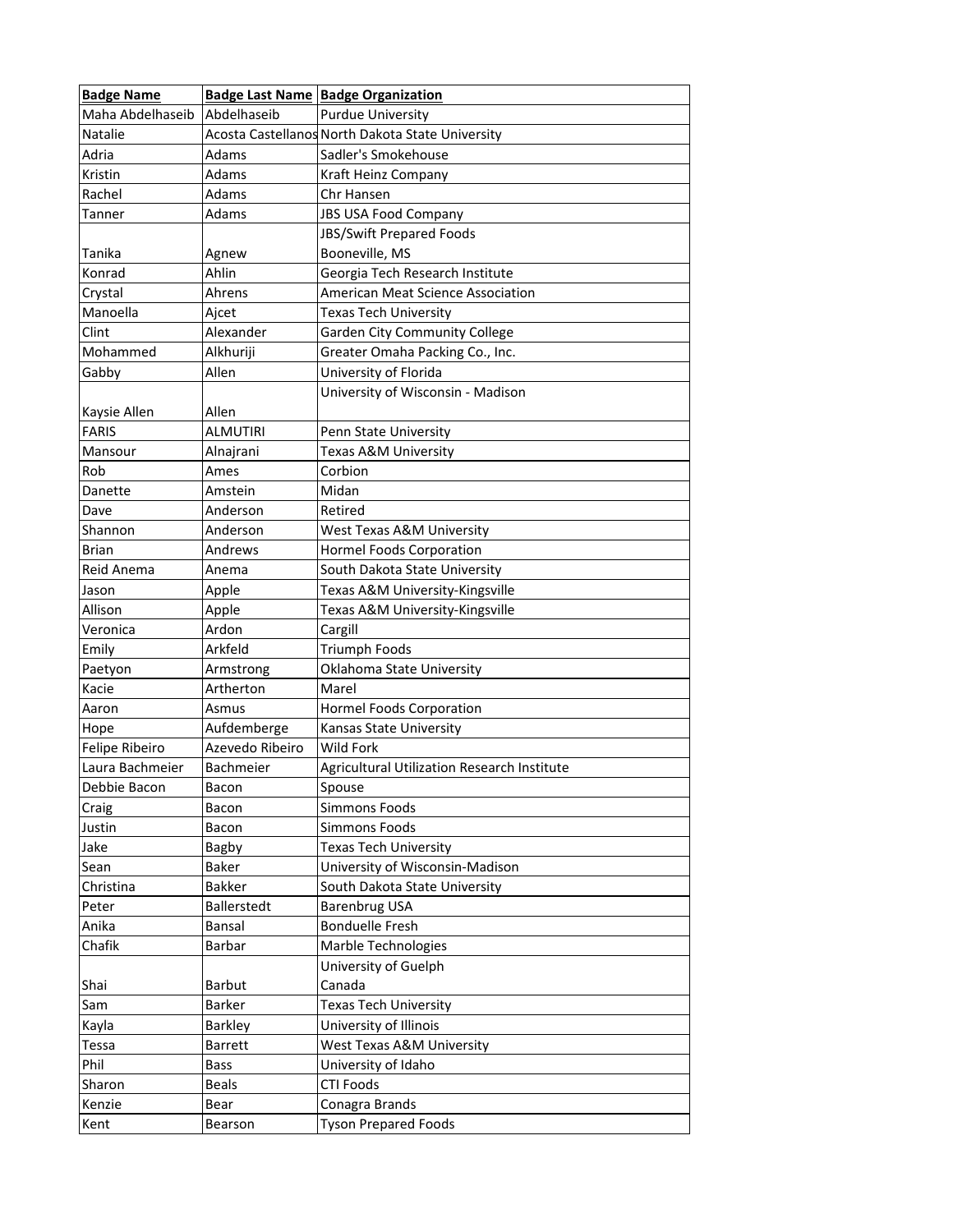| Eddie                       | <b>Behrends</b>     | Angelo State University                     |
|-----------------------------|---------------------|---------------------------------------------|
| Marianna                    | <b>Behrends</b>     | American Meat Science Association           |
| Samuel                      | Belanger            | Iowa State University                       |
| Keith                       | Belk                | Colorado State University                   |
| Kara                        | <b>Belt</b>         | West Texas A&M University                   |
| Katelyn                     | <b>Bennett</b>      | Darling Ingredients, Inc.                   |
| Eric                        | <b>Berg</b>         | North Dakota State University               |
| Paul                        | <b>Berg</b>         | North Dakota State University               |
| Reilly                      | <b>Berns</b>        | <b>Upper Iowa Beef</b>                      |
| Eva                         | Berryhill           | University of Arkansas                      |
| Gabriela                    |                     | Betancourt-Barszc Texas Tech University     |
| Erin                        | Beyer               | Kansas State University                     |
| Amanda                      | Bigando             | Newly Weds Foods                            |
| Pat                         | <b>Binger</b>       | Cargill                                     |
| Angela                      | Birch               | <b>Wellshire Farms</b>                      |
| Amanda                      | Blair               | South Dakota State University               |
| Sabrina                     | Blandon             | <b>Texas Tech University</b>                |
| Ashley                      | <b>Blilie</b>       | Hormel Foods Corporation                    |
| Sarah                       | Bludau              | <b>Iowa State University</b>                |
| Ben                         | <b>Bohrer</b>       | The Ohio State University                   |
| Chloe                       | <b>Bohrer</b>       | Spouse                                      |
| Dustin                      | <b>Boler</b>        | Carthage Innovative Swine Solutions         |
| Jane Ann                    | <b>Boles</b>        | Montana State University                    |
| Bakytzhan Bolkenov Bolkenov |                     | University of California - Davis            |
| Tom                         | Bonner              | Winpak Ltd.                                 |
| Sydni                       | <b>Borders</b>      | Texas A&M University                        |
| Erin                        | Borror              | U.S. Meat Export Federation                 |
| William W.                  | Boyd                | West Texas A&M University                   |
| Ann                         | Brackenridge        | Cargill                                     |
| Benjamin                    | Bradbury            | Kansas State University                     |
| Alex                        | <b>Brandt</b>       | Food Safety Net Services, Ltd.              |
| Loree                       | Branham             | Angelo State University                     |
| Savannah                    | <b>Brannen</b>      | University of Georgia                       |
| Mindy                       | <b>Brashears</b>    | <b>Texas Tech University</b>                |
| Christy                     | <b>Bratcher</b>     | <b>Texas Tech University</b>                |
| Harlee                      | <b>Brauckmuller</b> | South Dakota State University               |
|                             |                     | University of Wisconsin - Madison           |
| Jessica                     | Brown               | Meat Science and Animal Biologics Discovery |
| Erin                        | Bryan               | University of Illinois                      |
| Rossy                       | <b>Bueno Lopez</b>  | <b>Texas Tech University</b>                |
| <b>Brittney</b>             | <b>Bullard</b>      | Colorado State University                   |
| Jarrod                      | <b>Bumsted</b>      | Tyson Foods, Inc.                           |
| Charles                     | <b>Bunker</b>       | Kansas State University                     |
| Lora                        | <b>Buntin</b>       | Oklahoma State University                   |
| Elli                        | <b>Burris</b>       | University of Illinois                      |
| Kylie                       | <b>Burriss</b>      | Texas A&M University                        |
| Dennis                      | <b>Burson</b>       | University of Nebraska-Lincoln              |
| Maureen                     | <b>Burson</b>       | University of Nebraska                      |
| Andy                        | Buschow             | Eurofins                                    |
| <b>Brianna</b>              | <b>Buseman</b>      | University of Nebraska-Lincoln              |
|                             |                     |                                             |
| Heidi                       | <b>Buske</b>        | Cargill                                     |
| John                        | <b>Butts</b>        | Food Safety By Design                       |
| Thomas                      | Butzke              | Eurofins                                    |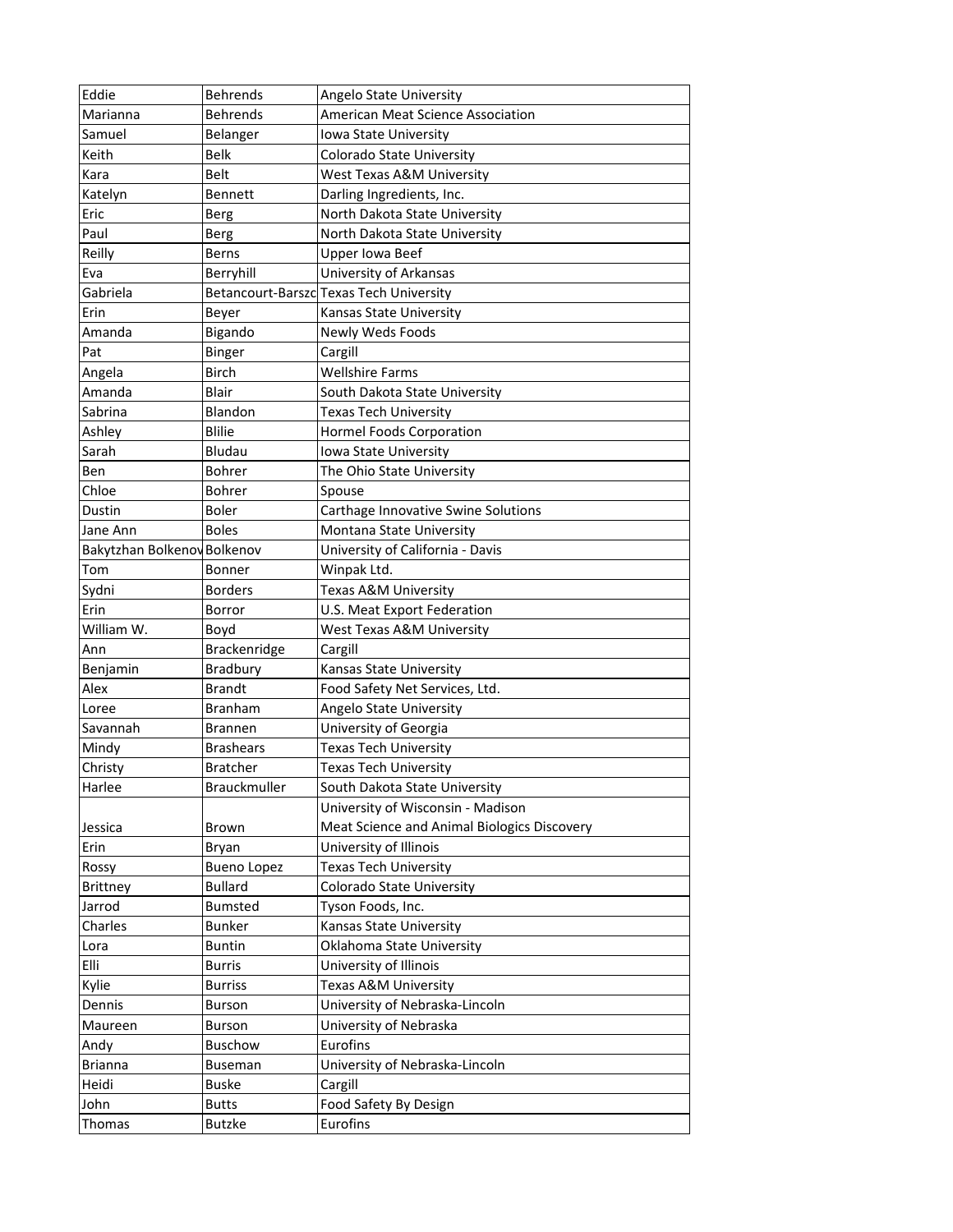| Whitney          | Byrd            | Nestle Purina                                                       |  |
|------------------|-----------------|---------------------------------------------------------------------|--|
| Dr. J. P. Caldas | Caldas          | Freshpet, Inc.                                                      |  |
| Sofia            | Calderon        | Sealed Air's Cryovac                                                |  |
| Chloe            | Calhoun         | University of Nebraska                                              |  |
| Christi          | Calhoun         | Zoetis                                                              |  |
| Chris            | Calkins         | University of Nebraska-Lincoln                                      |  |
| Ellen            | Calkins         | University of Nebraska                                              |  |
| Zachary          | Callahan        | University of Missouri                                              |  |
| Alexandra        | Calle           | <b>Texas Tech University</b>                                        |  |
| Sydney           | Camp            | University of Wyoming                                               |  |
| <b>Steve</b>     | Campano         | Hawkins, Inc.                                                       |  |
| Jonathan         | Campbell        | Penn State University                                               |  |
| <b>Bob</b>       | Campbell        | MPSC, Inc.                                                          |  |
| Janet            | Campbell        | MPSC Inc.                                                           |  |
| Yan              | Campbell        | Mississippi State University                                        |  |
| Jerry            | Cannon          | Hormel Foods Corporation                                            |  |
| Andrew           | Cano            | <b>Tarleton State University</b>                                    |  |
| Ali              | Cantrell        | Alabama Cattlemen's Association                                     |  |
| Erin             | Cantrell        | Seaboard Triumph Foods                                              |  |
| Kasey            | Carlin          | North Dakota State University                                       |  |
| Anna             | Carlock         | Oklahoma State University                                           |  |
| Kelsey           | Carlson         | Tyson Foods, Inc.                                                   |  |
| Chad             | Carr            | University of Florida                                               |  |
| Tom              | Carr            | University of Illinois                                              |  |
| Jo               | Carr            | University of Illinois                                              |  |
| Yeiry            | Carrillo        | Seaboard Foods                                                      |  |
| Mandy            | Carr-Johnson    | National Cattlemen's Beef Association                               |  |
| Spencer          | Carter          | <b>UltraSource LLC</b>                                              |  |
| Drew             | Cashman         | <b>Clemens Food Group</b>                                           |  |
| Drew             | Cassens         | <b>Tarleton State University</b>                                    |  |
| Bia              | Castanho        | University of Florida                                               |  |
|                  |                 |                                                                     |  |
| Maria Regina     | Cattai De Godoy | University of Illinois                                              |  |
| Michael          | Chao            | Kansas State University                                             |  |
| Seth             | Chapman         | <b>Empirical Foods</b>                                              |  |
| Manisha          | Chaudhuri       | Terova Inc.                                                         |  |
| Byron            | Chaves          | University of Nebraska-Lincoln                                      |  |
| Lexie Chen       | Chen            | University of Illinois                                              |  |
| Marco            | Chi Altamirano  | HEB Supermercados Internacionales S.A. de C.V.                      |  |
| Amy              | Chichester      | <b>Marcus Technologies</b>                                          |  |
| Kirby            | Childs          | Greater Omaha Packing Co.                                           |  |
| Koo              | Chin            | Chonnam National University-South Korea (Visiting Professor at UNL) |  |
| Mario            | Chizzotti       | Universidade Federal de Viçosa                                      |  |
| Elizabeth        | Chmielewski     | University of Florida                                               |  |
|                  |                 | <b>SUNJIN</b>                                                       |  |
| <b>HYUN SU</b>   | CHOI            | Meat&Food R&D center                                                |  |
| Alex             | Christiansen    | Cargill                                                             |  |
| Colin            | Chun            | Kansas State University                                             |  |
| Meghan           | Clancy          | <b>Standard Meat Company</b>                                        |  |
| Daniel           | Clark           | <b>Certified Angus Beef</b>                                         |  |
| Michael          | Clark           | Simmons Foods                                                       |  |
| Andrew           | Clarke          | University of Missouri                                              |  |
| Jim Claus        | Claus           | University of Wisconsin-Madison                                     |  |
| Susan Claus      | Claus           | University of Wisconsin-Madison                                     |  |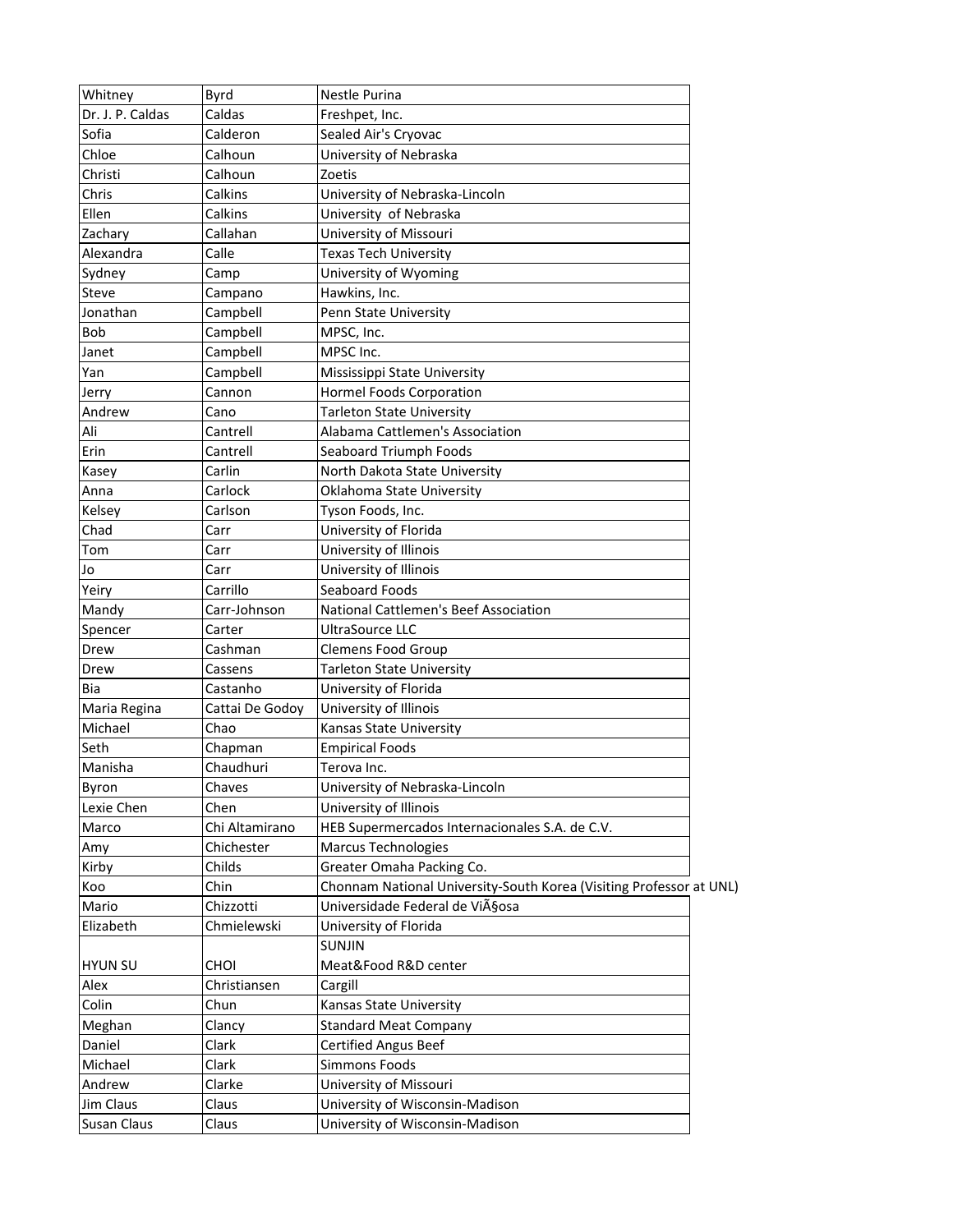| Abbie             | Clopton     | Angelo State University           |
|-------------------|-------------|-----------------------------------|
| Hannah            | Cochran     | Colorado State University         |
| Lizzy             | Cochran     | Colorado State University         |
| Haley             | Cole        | Texas A&M University-Commerce     |
| Brandy            | Coley       | <b>Essentia Protein Solutions</b> |
| Michael           | Colle       | University of Idaho               |
| Kaitlyn           | Compart     | Smithfield Foods, Inc.            |
| David             | Compart     | Smithfield Foods, Inc.            |
| Cody              | Cooke       | <b>Texas Tech University</b>      |
| Marcee            | Cooke       | <b>Texas Tech University</b>      |
| Jade              | Cooper      | Texas A&M University              |
| Jody              | Cope        | Angelo State University           |
| Robert            | Cope        | Angelo State University           |
| Collin            | Corbin      | Tyson Foods, Inc.                 |
| Grace             | Corrette    | Kansas State University           |
| Max               | Corso       | Iowa State University             |
| Stephanie         | Cory        | The Sheridan Group                |
| Madison           | Cossa       | California State University-Chico |
| Sean              | Costello    | Wild Fork Foods                   |
| Joe               | Costilla    | ADM                               |
| Barbara           | Coty        | Cargill                           |
| Kerry             | Courchaine  | Darling Ingredients Inc.          |
| David             | Coyne       | The Sheridan Group                |
| Bethany           | Crenwelge   | <b>Texas Tech University</b>      |
| Michael           | Cropp       | Kemin Industries                  |
| Nicole            | Cropp       | Hormel Foods Corporation          |
| Russell           | Cross       | Texas A&M University              |
| Rachel            | Crowley     | Iowa State University             |
| Shelley           | Curry       | Texas A&M University              |
| Chelsie           | Dahlgren    | Mississippi State University      |
| Grace             | Danao       | University of Nebraska-Lincoln    |
| Rachel            | Daniels     | Tyson Foods, Inc.                 |
| <b>Brian</b>      | Davis       | <b>Simmons Foods</b>              |
| Gordon            | Davis       | CEV Multimedia, Ltd.              |
| Hailey            | Davis       | Collegiate Beef Advocacy Program  |
| Sam               | Davis       | <b>Clemens Food Group</b>         |
| Rita de Mello     | de Mello    | University of Nevada, Reno        |
| Amilton           | de Mello    | University of Nevada, Reno        |
| Thais de Oliveira | de Oliveira | University of Nevada, Reno        |
| <b>Bergin</b>     | Debruin     | Iowa State University             |
| Lindsey           | Decker      | Kansas State University           |
| Miguel            | Del Toro    | Tyson Foods, Inc.                 |
| Emily             | Delgado     | Texas Tech University             |
| Lynn              | Delmore     | Colorado State University         |
| <b>Bob</b>        | Delmore     | Colorado State University         |
| Tessa             | Delmore     | Colorado State University         |
| Mindi             | Dennis      | <b>Purdue University</b>          |
| Morgan            | Denzer      | Oklahoma State University         |
| Sarah Anne        | DeVane      | University of Georgia             |
| Julie             | DeWitt      | Colorado State University         |
| Jennifer          | Dibbern     | American Foods Group, LLC         |
| Julie             | Diebel      | Texas A&M University              |
| Kami              | Digby       | Angelo State University           |
|                   |             |                                   |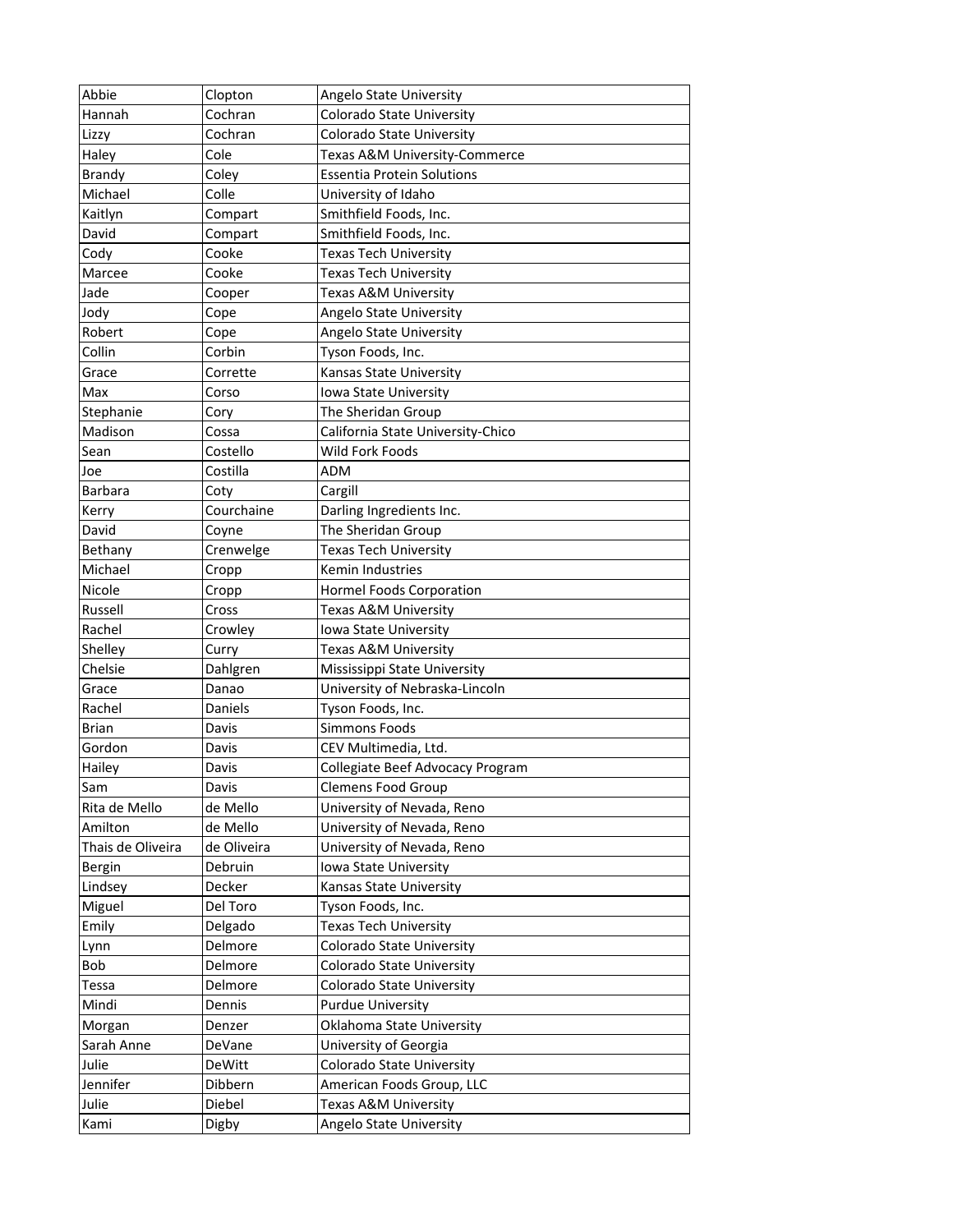| Earline Dikeman        | Dikeman           | Kansas State University                                                      |  |
|------------------------|-------------------|------------------------------------------------------------------------------|--|
| Michael                | Dikeman           | Kansas State University                                                      |  |
| Anna                   | Dilger            | University of Illinois                                                       |  |
| Thu                    | Dinh              | Mississippi State University                                                 |  |
| <b>Brenda</b>          | Dismore           | Tyson Foods, Inc.                                                            |  |
| Rick                   | Disselhorst       | University of Missouri                                                       |  |
| Dana                   | Dittoe            | Meat Science and Animal Biologics Discovery, University of Wisconsin-Madison |  |
| Donald                 | Dodds             | <b>Swift Prepared Foods</b>                                                  |  |
| Darin                  | Doerscher         | USDA-AMS, Livestock & Poultry Program                                        |  |
| Kyle                   | Donnelly          | <b>Empirical Foods</b>                                                       |  |
| Carissa                | Dougherty         | North Dakota State University                                                |  |
| Jarret                 | Douglas           | Colorado State University                                                    |  |
| Darrell                | Dowd              | USDA-AMS, Livestock & Poultry Program                                        |  |
| Caroline               | Downey            | Iowa State University                                                        |  |
| John                   | Downey            | Land O'Frost                                                                 |  |
| Lindsey                | Drey              | Cargill                                                                      |  |
| Toni Duarte            | Duarte            | University of California - Davis                                             |  |
| Connie                 | <b>DuBois</b>     | Publix                                                                       |  |
| Jordan                 | DuMont            | <b>Midan Marketing</b>                                                       |  |
| Michelle Dykstra       | Dykstra           | South Dakota State University                                                |  |
| Kate                   | Eastlund          | South Dakota State University                                                |  |
| Clay                   | Eastwood          | National Pork Board                                                          |  |
| Alejandro              | Echeverry         | <b>Texas Tech University</b>                                                 |  |
| Erika Eckhardt         | Eckhardt          | Michigan State University                                                    |  |
| Megan                  | Eckhardt          | Angelo State University                                                      |  |
| Colt                   | Edrington         | West Texas A&M University                                                    |  |
| Carlos                 |                   | Eduardo Morton VHEB Supermercados Internacionales S.A. de C.V.               |  |
| Jade                   | Edwards           | Oklahoma State University                                                    |  |
| Adam                   | Edwardson         | <b>Empirical Foods</b>                                                       |  |
| Chesney                | Effling           | Kansas State University                                                      |  |
| Lane                   | Egger             | Kansas State University                                                      |  |
| Scott                  | Eilert            | Cargill                                                                      |  |
| Addison                | Elstner           | Texas A&M University                                                         |  |
| Katelyn                | Engel             | University of Illinois                                                       |  |
| Max                    | England           | Cargill                                                                      |  |
| Andrea                 | English           | Cargill                                                                      |  |
| Lorraine               | English           | Corbion                                                                      |  |
| Brooklyn               | Epperson          | University of Idaho                                                          |  |
| Maricela               | Escareno          | Texas A&M University                                                         |  |
| Emilio                 | Esteban           | Food Safety and Inspection Service                                           |  |
| Jennifer               | Everson           | Hormel Foods Corporation                                                     |  |
| Kaylee                 | Farmer            | Kansas State University                                                      |  |
| Jason                  | Feinberg          | Newly Weds Foods                                                             |  |
|                        |                   | University of California - Davis                                             |  |
| Yuyuan Feng<br>Mariana | Feng<br>Fernandez | <b>Texas Tech University</b>                                                 |  |
|                        | Fevold            |                                                                              |  |
| Michaella              |                   | North Dakota State University<br>PIC                                         |  |
| Brandon                | Fields            |                                                                              |  |
| William                | Fields            | <b>Corbion Purac</b>                                                         |  |
| Jessica                | Finck             | Merck Animal Health                                                          |  |
| Michael                | Fioretto          | University of Florida                                                        |  |
| Makenzie               | Flach             | <b>Texas Tech University</b>                                                 |  |
| Lizzy                  | Flanagan          | Colorado State University                                                    |  |
| Hannah                 | Folkerts          | Iowa State University                                                        |  |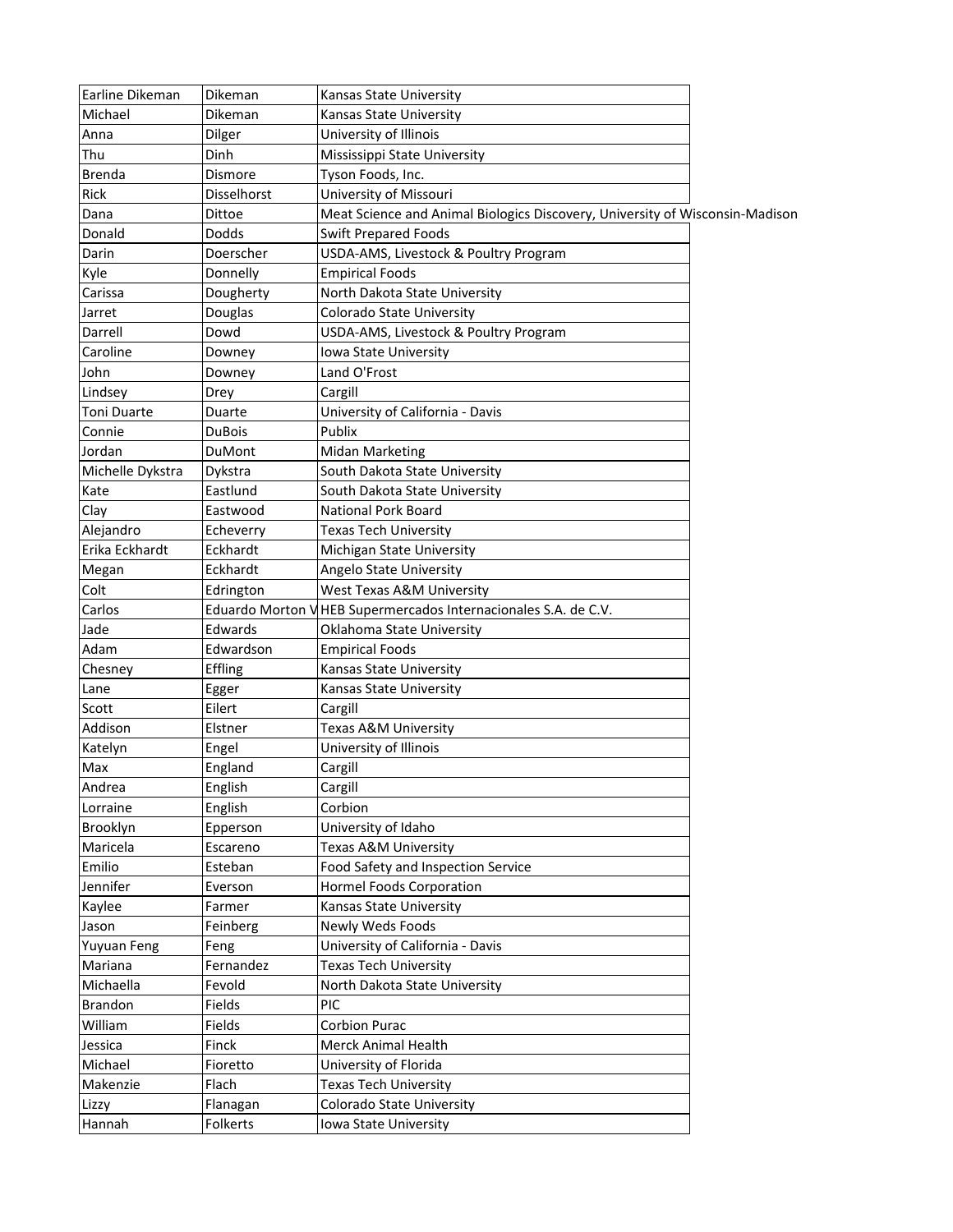| Avery          | Foster        | Texas A&M University                       |
|----------------|---------------|--------------------------------------------|
| Spencer        | Francesconi   | California State University-Chico          |
| Adam Franzen   | Franzen       | University of Wisconsin Madison            |
| Kenley         | Frazier       | <b>Texas Tech University</b>               |
| Leslie         | Frenzel       | American Meat Science Association          |
| Lauren         | Frink         | Colorado State University                  |
| Julie          | Froelich      | Johnsonville, LLC                          |
| Camryn         | Frudden       | California State University-Chico          |
| Tanja          | Frye          | <b>Ingersoll Animal Hospital</b>           |
| Casey          | Frye          | retired                                    |
| Jesse          | Fulton        | University of Nebraska - Lincoln           |
| Becca          | Furbeck       | University Nebraska - Lincoln              |
| Mohammed       | Gagaoua       | <b>Teagasc Food Research Centre</b>        |
| Justin         | Galley        | Angelo State University                    |
| Casey          | Gallimore     | North American Meat Institute              |
| Bo             | Garcia        | The Ohio State University                  |
| Sam Garcia     | <b>GARCIA</b> | University of Arizona                      |
| Jose           | Gardner       | John R. White                              |
| Andrea         | Garmyn        | Michigan State University                  |
| Randal         | Garrett       | Food Safety Net Services, Ltd.             |
| Nelson         | Gaydos        | American Assoc of Meat Processors          |
|                |               | Texas A&M University                       |
| Kerri          | Gehring       | Int'l HACCP Alliance                       |
| Daniel         | Genho         | Agri Beef                                  |
| Gina           | Geornaras     | Colorado State University                  |
| <b>Bryce</b>   | Gerlach       | Tyson Foods, Inc.                          |
| Dave           | Gerrard       | Virginia Tech                              |
| Alexis         | Gerritse      | University of Nebraska                     |
| Chloe          | Gingerich     | University of Florida                      |
| Francine       | Giotto        | University of Nevada, Reno                 |
| Mi Young       | Go            | Chonnam national University-South Korea    |
| <b>Brandon</b> | Goehring      | ViskoTeepak                                |
| Ryan           | Goeser        | <b>Balchem</b>                             |
| Annette        | Goll          | General Mills / Blue Buffalo               |
| Steve          | Goll          | General Mills / Blue Buffalo               |
| Devin          | Gonzales      | <b>Texas Tech University</b>               |
| Ayleen         | Gonzalez      | Texas A&M University                       |
| Sara           |               | Gonzalez Sanchez Colorado State University |
| Hunter         | Goodson       | Mississippi state university               |
| Macey          | Goretska      | Oklahoma State University                  |
| Camryn         | Granger       | Cargill                                    |
| Kat Gregerson  | Gregerson     | Kansas State University                    |
| James          | Grein         | Texas Tech University                      |
| Kaylee         | Greiner       | Texas A&M University                       |
| Timothy        | Greiner       | Prosur, Inc.                               |
|                | Griffin       | Texas A&M AgriLife Extension Service       |
| Davey<br>Emily | Griffin       | University of Illinois                     |
| Becca          | Grimes        | West Texas A&M University                  |
| Kyle           | Grubbs        | South Dakota State University              |
|                |               |                                            |
| Stefan         | Grzyboski     | Sealed Air's Cryovac                       |
| Kiersten       | Gundersen     | North Dakota State University              |
| Connor         | Guyton        | <b>Midan Marketing</b>                     |
| <b>Bucky</b>   | Gwartney      | USDA-AMS, Livestock & Poultry Program      |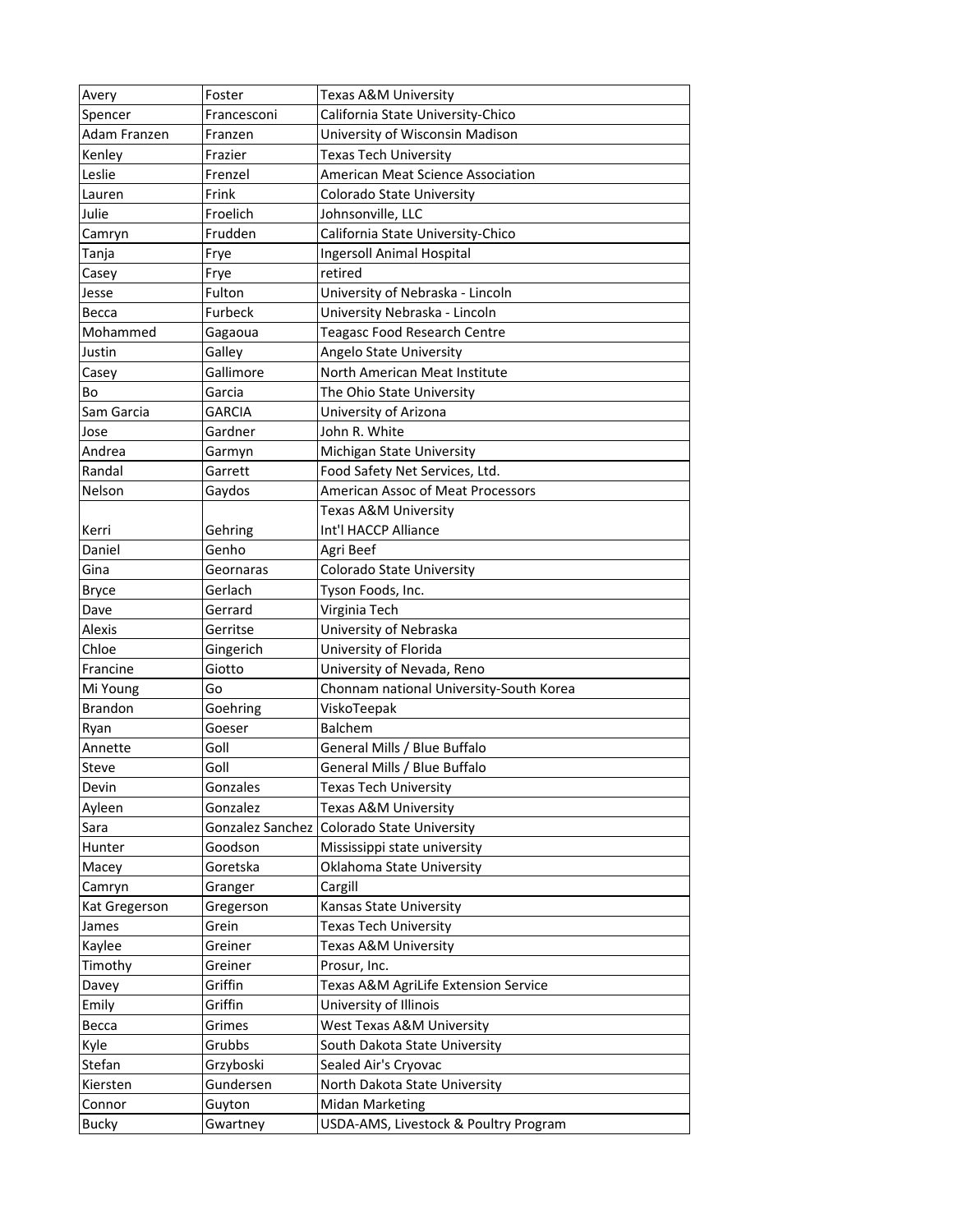| Ashley         | Hahn         | Texas A&M University                        |
|----------------|--------------|---------------------------------------------|
| Nicolette Hall | Hall         | Kerry Ingredients                           |
| Noah           | Hall         | UltraSource LLC                             |
| Gail           | Hall-Jackson | Smithfield Foods, Inc.                      |
| Deb            | Hamernik     | <b>USDA NIFA</b>                            |
| <b>Bryce</b>   | Hamlin       | <b>Texas Tech University</b>                |
| Larry          | Hand         | Smithfield Foods, Inc.                      |
| Mark           | Hankins      | <b>Micreos</b>                              |
| Lisa           | Hansel       | Seaboard Triumph Foods                      |
| Jeff           | Hansen       | <b>NutriQuest</b>                           |
| <b>Bob</b>     | Hanson       | HansonTech LLC                              |
| <b>Nick</b>    | Hardcastle   | Cargill                                     |
| Paul           | Hargarten    | Hawkins, Inc.                               |
| Tricia         | Harlan       | <b>JBT</b>                                  |
| Randy          | Harp         | <b>Texas A&amp;M University Commerce</b>    |
| Dana           | Harp         | <b>Accompanying Person</b>                  |
| Keayla         | Harr         | Oklahoma State University                   |
| Ambri          | Harrigal     | West Texas A&M University                   |
| Kyle           | Harrington   | Colorado State University                   |
| Clarissa       | Harris       | <b>Tuskegee University</b>                  |
| Grace          | Harris       | Oklahoma State University                   |
| Gus            | Harrison     | Texas A&M University                        |
| <b>Bailey</b>  | Harsh        | University of Illinois                      |
| Kellen         | Hart         | Johnsonville, LLC                           |
| Alex           | Hatch        | Colorado State University                   |
| Nadini         |              | Haththotuwe Gam University of Nevada, Reno  |
| Maddy          | Hauser       | Smithfield Foods, Inc.                      |
| <b>Briana</b>  | Hawryluk     | Tyson Foods, Inc.                           |
| David          | Hayden       | JBT                                         |
| Tayler         | Hays         | <b>Texas Tech University</b>                |
| Kathryn        | Hearn        | Oklahoma State University                   |
| Mikayla        | Heimbuch     | University of Idaho                         |
| JD             | Heitschmidt  | <b>Bellisio Foods</b>                       |
| Sara           | Hene         | Kansas State University                     |
| Bill           | Henning      | Penn State University                       |
| Morgan         | Henriott     | American Foods Group, LLC                   |
| Morgan         | Henson       | California State University-Fresno          |
| Sebastian      | Hernandez    | Texas Tech University                       |
| Michael        |              | Hernandez Sinthar Colorado State University |
| Nicolas        | Herrera      | University of Nebraska                      |
| Vanessa        | Herrera      | Conagra Brands                              |
| Ashley         | Hewitt       | Jennie-O Turkey Store, Inc.                 |
| Zena           | Hicks        | University of Nebraska-Lincoln              |
| Jeremey        | Hinkle       | Hormel Foods Corporation                    |
| Lars           | Hinrichsen   | Danish Technological Institute              |
| <b>Brady</b>   | Hirshfeld    | University of California - Davis            |
| Lydia          | Hite         | South Dakota State University               |
| Allison        | Hobson       | Tyson Foods, Inc.                           |
| Jennie         | Hodgen       | Merck Animal Health                         |
| Chrissy        | Hoehn        | Linde                                       |
| Neil           | Hofer        | Smithfield Foods, Inc.                      |
| Jace           | Hollenbeck   | Hawkins, Inc.                               |
| Lauren         | Hollenbeck   | Hawkins, Inc.                               |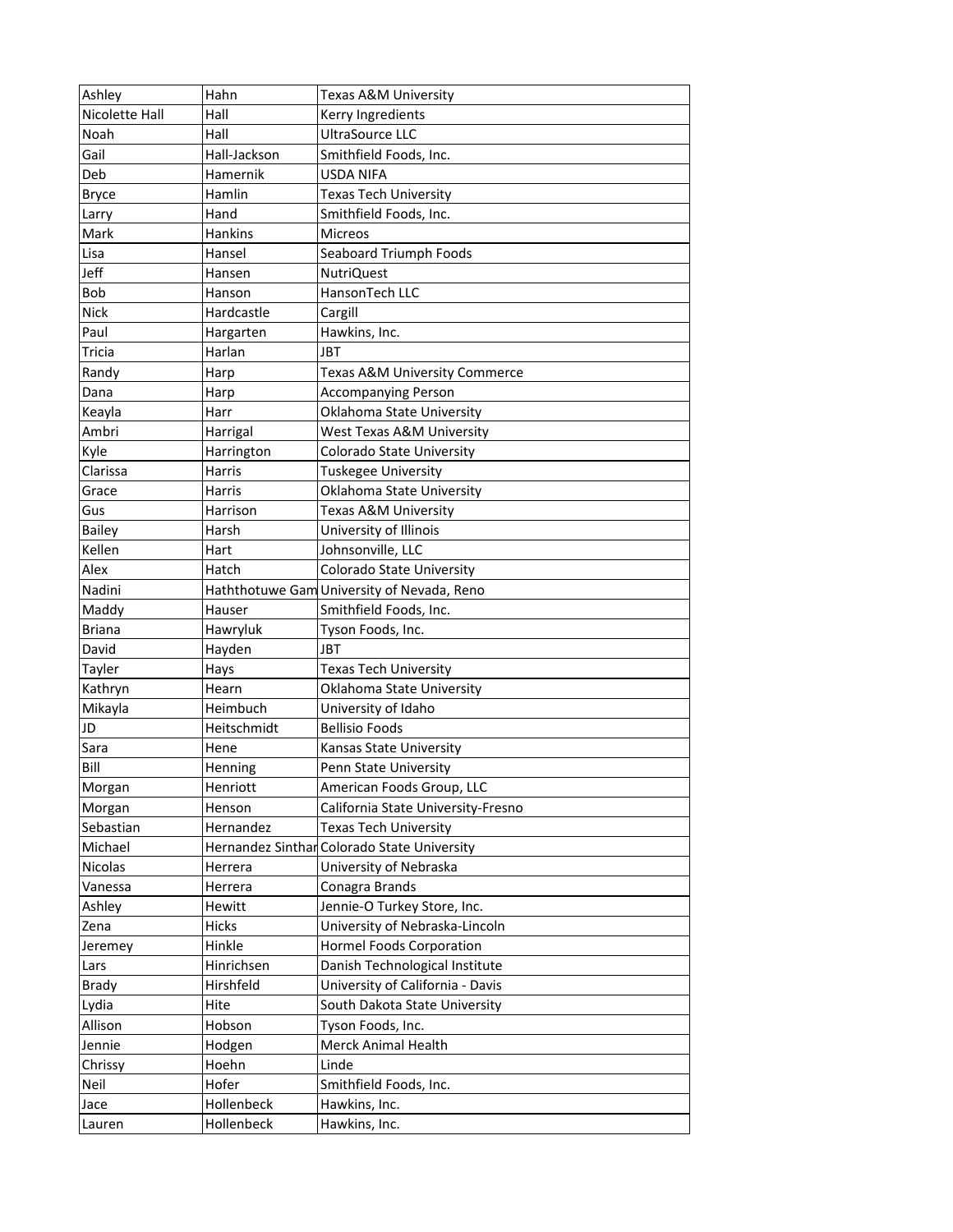| Logan               | Holmes         | Givaudan Flavors Corp                 |
|---------------------|----------------|---------------------------------------|
| Emma                | Honeyman       | North Dakota State University         |
| <b>Bobby Hooper</b> | Hooper         | Land O' Frost                         |
| Willy               | Horne          | USDA-AMS, Livestock & Poultry Program |
| Taylor              | Horton         | <b>Texas Tech University</b>          |
| Kayla               | Hospodarsky    | Iowa State University                 |
| Amanda              | Houser         | Kemin Industries                      |
| Terry               | Houser         | Iowa State University                 |
| Ben                 | Howard         | <b>Corbion Purac</b>                  |
| Kendal              | Howard         | Cargill                               |
| Nicholas            | Howes          | <b>Camlin Fine Sciences</b>           |
| Mitch Hoysock       | Hoysock        | <b>Corbion Purac</b>                  |
| Sophie              | Huang          | Tyson Foods, Inc.                     |
| Greta               | Huber          | North Dakota State University         |
| Mikayla             | Hudnall        | West Texas A&M University             |
| Nelson              | Huerta-Leidenz | <b>Texas Tech University</b>          |
| Elisabeth           | Huff-Lonergan  | Iowa State University                 |
| Ben                 | Huisinga       | Marel Inc.                            |
| Dale                | Hunt           | JBT                                   |
| <b>Heather Hunt</b> | Hunt           | The Pennsylvania State University     |
| Rae Jean            | Hunt           | Kansas State University               |
| Hunter              | Hunt           | Kansas State University               |
| <b>Bryce</b>        | Hutson         | West Texas A&M University             |
| Koeun               | Hwang          | University of Wisconsin-Madison       |
| Ross                | Jabaay         | Consultant                            |
| Khalil              | Jallaq         | University of Illinois                |
| Terry               | Janssen        | AMSA                                  |
| Tessa               | Jarvis         | Perdue Foods                          |
| Haley               | Jeneske        | Kansas State University               |
| Sierra              | Jepsen         | University of Idaho                   |
| Chantell            | Jernigan       | <b>Simmons Foods</b>                  |
| Noah                | Jewell         | Oklahoma State University             |
| Linan               | Jia            | Mississippi State University          |
| Reagan              | Jimenez        | Texas Tech University                 |
| Chris               | Johnson        | Linde                                 |
| Jeremiah            | Johnson        | <b>Swift Prepared Foods</b>           |
| Logan               | Johnson        | Iowa State University                 |
| Roger               | Johnson        | Seaboard Foods                        |
| Justin              | Johnston       | Hormel Foods Corporation              |
| Tom                 | Johnston       | MeatingPlace                          |
| Joshua              | Jones          | Angelo State University               |
| Grace               | Jordon         | California State University-Fresno    |
| Eric                | Junker         | <b>Accompanying Person</b>            |
| Collette            | Kaster         | American Meat Science Association     |
| Kentaro Kawata      | Kawata         | Western Kentucky University           |
| Jo                  | Keeton         | Texas A&M University                  |
| Jim                 | Keeton         | Texas A&M University                  |
| Nikki               | Keeton         | <b>Texas Tech University</b>          |
| John                | Kellermeier    | Angelo State University               |
| Jarrod              | Kersey         | Simmons Foods                         |
| Rosemary            | Ketring        | Sul Ross State University             |
| Ellie               | Kidwell        | Kansas State University               |
| Maddy               | Kiepura        | Tyson Foods, Inc.                     |
|                     |                |                                       |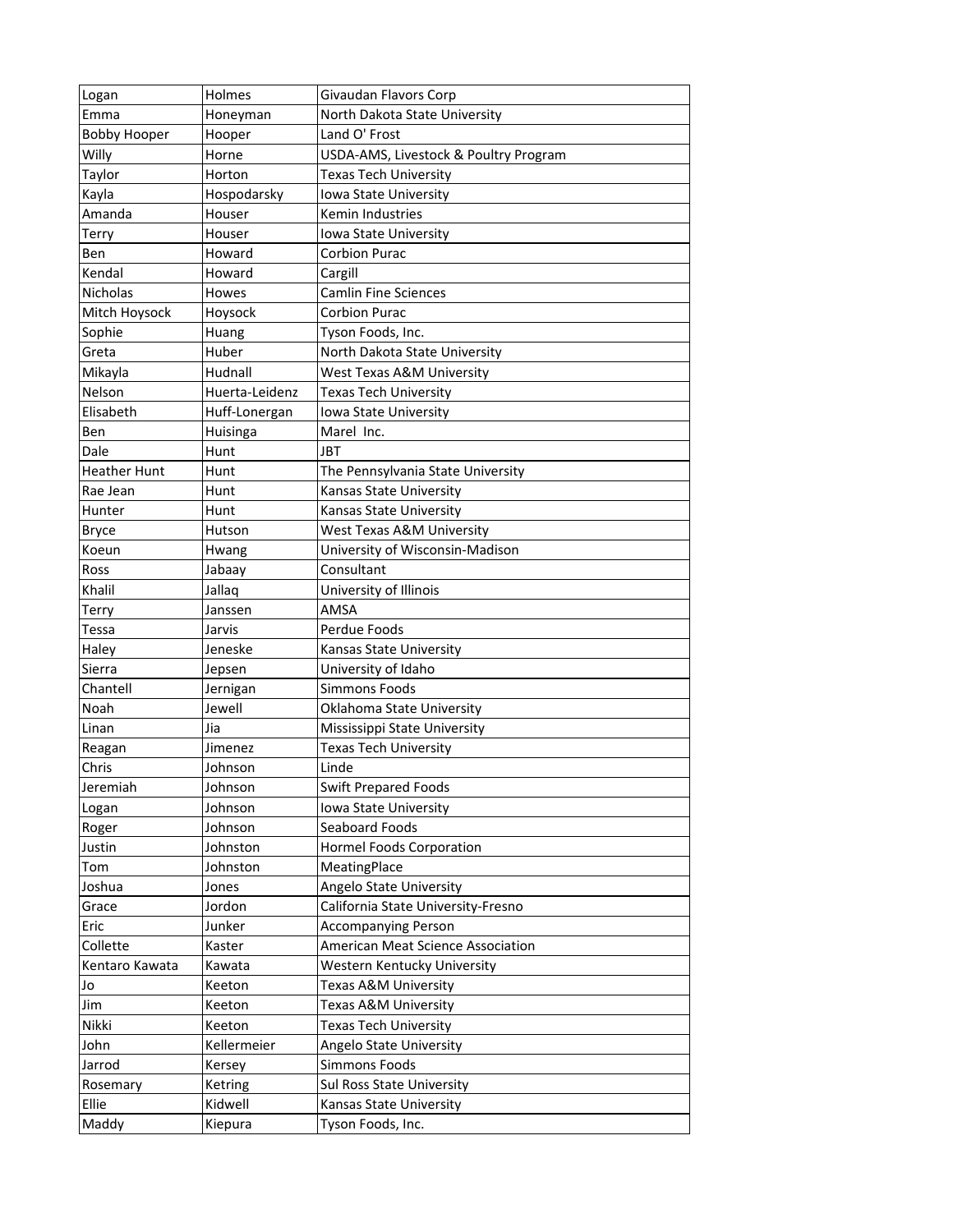| <b>Brad</b>                | Kim                      | <b>Purdue University</b>                                        |
|----------------------------|--------------------------|-----------------------------------------------------------------|
| Andy                       | King                     | USDA-ARS, Meat Animal Research Center                           |
| Lea Ann                    | Kinman                   | <b>Tarleton State University</b>                                |
| Rachyl                     | Kitten                   | <b>Texas Tech University</b>                                    |
| Frank                      | Kiyimba                  | Oklahoma State University                                       |
| <b>Brandon</b>             | Klehm                    | University of Illinois                                          |
| Kelly                      | Kleinsmith               | Johnsonville, LLC                                               |
| Laura                      | Knighton                 | Sealed Air's Cryovac                                            |
| Lynn                       | Knipe                    | The Ohio State University                                       |
| Darin                      | Koch                     | Upper Iowa Beef                                                 |
| Allison                    | Kolbe                    | South Dakota State University                                   |
| Mohammad                   | Koohmaraie               | IEH Laboratories & Consulting Group                             |
| Larissa Koulicoff          | Koulicoff                | <b>Kansas State University</b>                                  |
| Ronald                     | Kranenbarg               | Marel Meat b.v.                                                 |
| Adam                       | Krause                   | <b>Essentia Protein Solutions</b>                               |
| Taylor                     | Krause                   | University of Georgia                                           |
| Travis                     | Krause                   | Kemin                                                           |
| Katherine                  | <b>Krauss</b>            | Kansas State University                                         |
| Clint                      | Krehbiel                 | University of Nebraska-Lincoln                                  |
| Riley                      | Krehbiel                 | Kansas State Unversity                                          |
| Clinton                    | Kyle                     | Conagra Brands                                                  |
| Madison                    | Lacina                   | Marel                                                           |
| <b>Bailey</b>              | Lamb                     | Texas A&M University                                            |
| Jessica                    | Lancaster                | National Cattlemen's Beef Association                           |
|                            |                          |                                                                 |
| Valeria Larios<br>Jennifer | Larios                   | Texas Tech University                                           |
| Lauren                     | Larriviere<br>Larriviere | Texas A&M University<br>Texas A&M University                    |
|                            |                          |                                                                 |
| Jackson                    | Larriviere               | Texas A&M University<br>Arm & Hammer Animal and Food Production |
| Steve                      | Larsen                   |                                                                 |
| Macy                       | Lawrence                 | Texas Tech University                                           |
| Тy                         | Lawrence                 | West Texas A&M University                                       |
| Elliot                     | Lazarus                  | <b>Camlin Fine Sciences</b>                                     |
| Dani                       | LeDonne                  | Oklahoma State University                                       |
| Clint                      | Lee                      | University of Georgia                                           |
| Lauren                     | Lee                      | Texas A&M University                                            |
| Jerrad                     | Legako                   | <b>Texas Tech University</b>                                    |
| Hannah                     | Lehar                    | Tyson Foods, Inc.                                               |
| Xingchu                    | Li                       | Prosure, Inc.                                                   |
| Emma                       | Lipori                   | University of Florida                                           |
| <b>Emily Little</b>        | Little                   | Mississippi State University                                    |
| Taylor                     | Loeffler                 | West Texas A&M University                                       |
| Steven                     | Lonergan                 | Iowa State University                                           |
| Kaitlyn                    | Loomas                   | Texas Tech University                                           |
| Taylor                     | Looper                   | University of Arkansas                                          |
| Tanner                     | Lopez                    | <b>Midan Marketing</b>                                          |
| Alberto                    | Lorés Guerrero           | Viscofan                                                        |
| Carol                      | Lorenzen                 | <b>Oregon State University</b>                                  |
| lan                        | Lovell                   | Texas A&M University                                            |
| Montana Lovett             | Lovett                   | American Foods Group, LLC                                       |
| Karlie                     | Lowe                     | Texas A&M University                                            |
| Loni                       | Lucherk                  | West Texas A&M University                                       |
| Jacob                      | Ludeking                 | Iowa State University                                           |
| Paul                       | Ludtke                   | Kerry Ingredients                                               |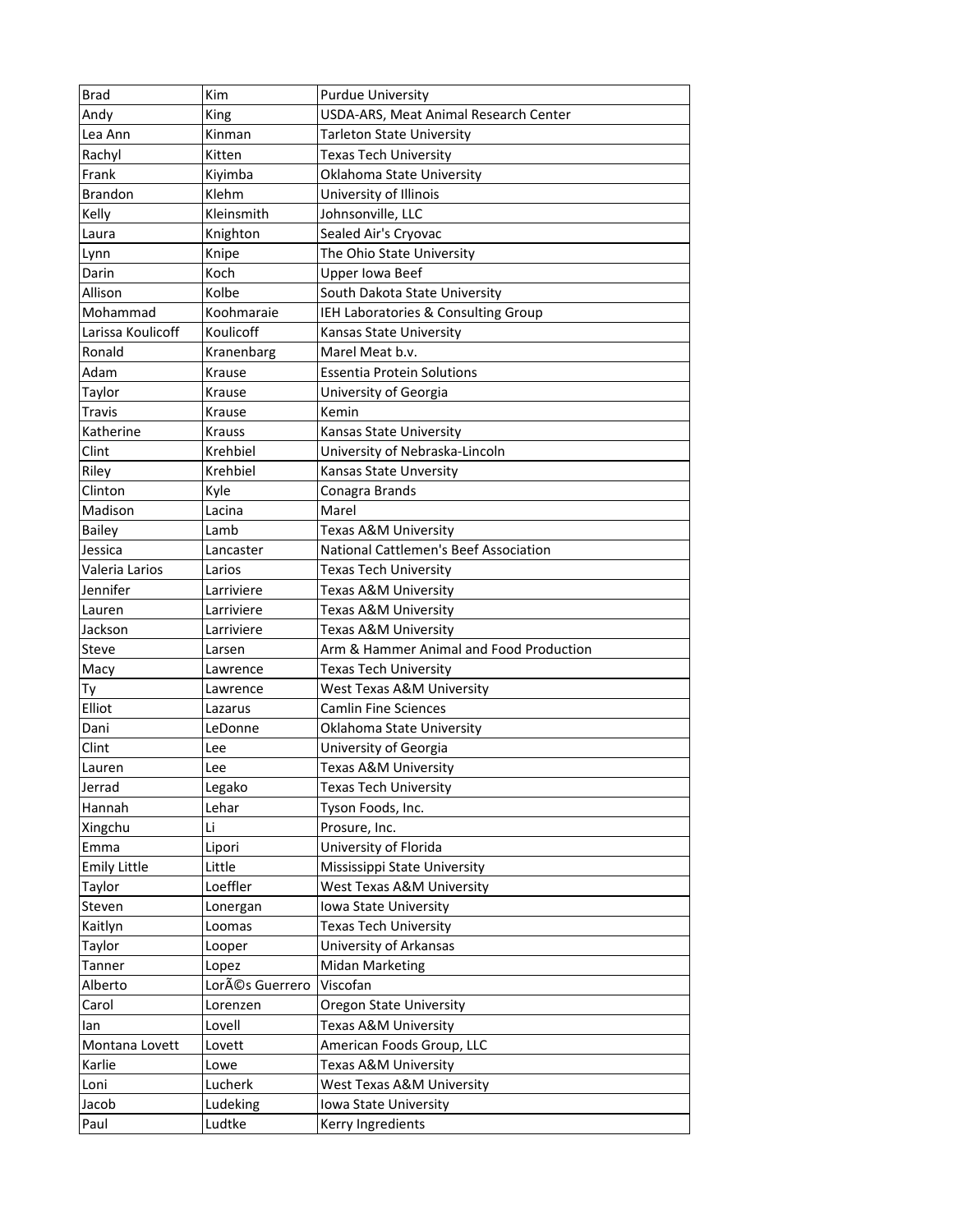| Jean Luc              | Ludwig         | WTI Inc.                                  |
|-----------------------|----------------|-------------------------------------------|
| Tomas                 | Ludwig         | WTI Inc.                                  |
| Shelton               | Luedke         | <b>Texas Tech University</b>              |
| Patrick               | Luo            | University of Missouri-Columbia           |
| McKenna               | Lupkes         | Kemin Nutrisurance                        |
| Katie                 | Lybarger       | Kansas State University                   |
| Scott                 | Lynch          | <b>Swift Prepared Foods</b>               |
| Avery                 | Mabry          | Child                                     |
| Deidrea               | Mabry          | <b>American Meat Science Association</b>  |
| Brooklyn              | Mabry          | Child                                     |
| Reyse                 | Mabry          | Mabry                                     |
| Casey                 | Mabry          | <b>Blue Reef Agri-Marketing</b>           |
| Robert                | Maddock        | North Dakota State University             |
| Roger                 | Maehler        | <b>Newly Weds Foods</b>                   |
| Gretchen              | Mafi           | Oklahoma State University                 |
| Carlos                | Mairena        | <b>Texas Tech University</b>              |
| David                 | Mangine        | Hawkins, Inc.                             |
| Jake                  | Manternach     | Iowa State University                     |
| Adeel                 | Manzoor        | University of Florida                     |
| John                  | Marcy          | University of Arkansas                    |
| Chase                 | Markel         | University of Wyoming                     |
| <b>Brent</b>          | Marnin         | Arm & Hammer Animal and Food Production   |
| Douglas               | Marshall       | <b>Eurofins Microbiology Laboratories</b> |
| Jennifer              | Martin         | Colorado State University                 |
| Levi                  | Martin         | University of Georgia                     |
| Kevin                 | Martinez       | University of Florida                     |
| <b>Barbara</b>        | <b>Masters</b> | Tyson Foods, Inc.                         |
| Neal                  | Matthews       | PIC                                       |
| Jenna L.              | Mayer          | West Texas A&M University                 |
| <b>Thachary Mayer</b> | Mayer          | Texas A&M University                      |
| Zoe                   | Mayes          | Texas Tech University                     |
| Clay                  | Maynard        | University of Arkansas                    |
| Paula                 | Mc Carron      | ABP Food Group                            |
| Alexia                | McCabe         | <b>JBS Foods</b>                          |
| Ashley                | McCoy          | IdentiGEN                                 |
| Garrett               | McCoy          | <b>Corbion Purac</b>                      |
| KatieRose             | McCullough     | North American Meat Institute             |
| Nancy                 | <b>McCully</b> | Smithfield Foods, Inc.                    |
| Matthew               | McCusker       | Kerry Ingredients                         |
| Jon                   | McDonald       | Smithfield Foods, Inc.                    |
| Zach                  | McDonough      | West Texas A&M University                 |
| Rob                   | McEwan         | Perdue Foods                              |
| <b>Brian</b>          | McFarlane      | <b>JBS USA Food Company</b>               |
| Megan                 | McGough        | Kerry                                     |
| Amanda                | McKeith        | California State University-Fresno        |
| Kassandra             | McKillip       | JBT                                       |
| Patrick McKinney      | McKinney       | LifeSpice Ingredients                     |
| Conner                | Mckinzie       | <b>Texas Tech University</b>              |
|                       | McMillan       | West Texas A&M University                 |
| Jacob                 | McMillin       |                                           |
| Ken                   | McMillin       | Louisiana State University AgCenter       |
| Debra                 |                | Louisiana State University                |
| Meagan                | McMurray       | Texas Tech University                     |
| Michael               | McPeck         | <b>Swift Prepared Foods</b>               |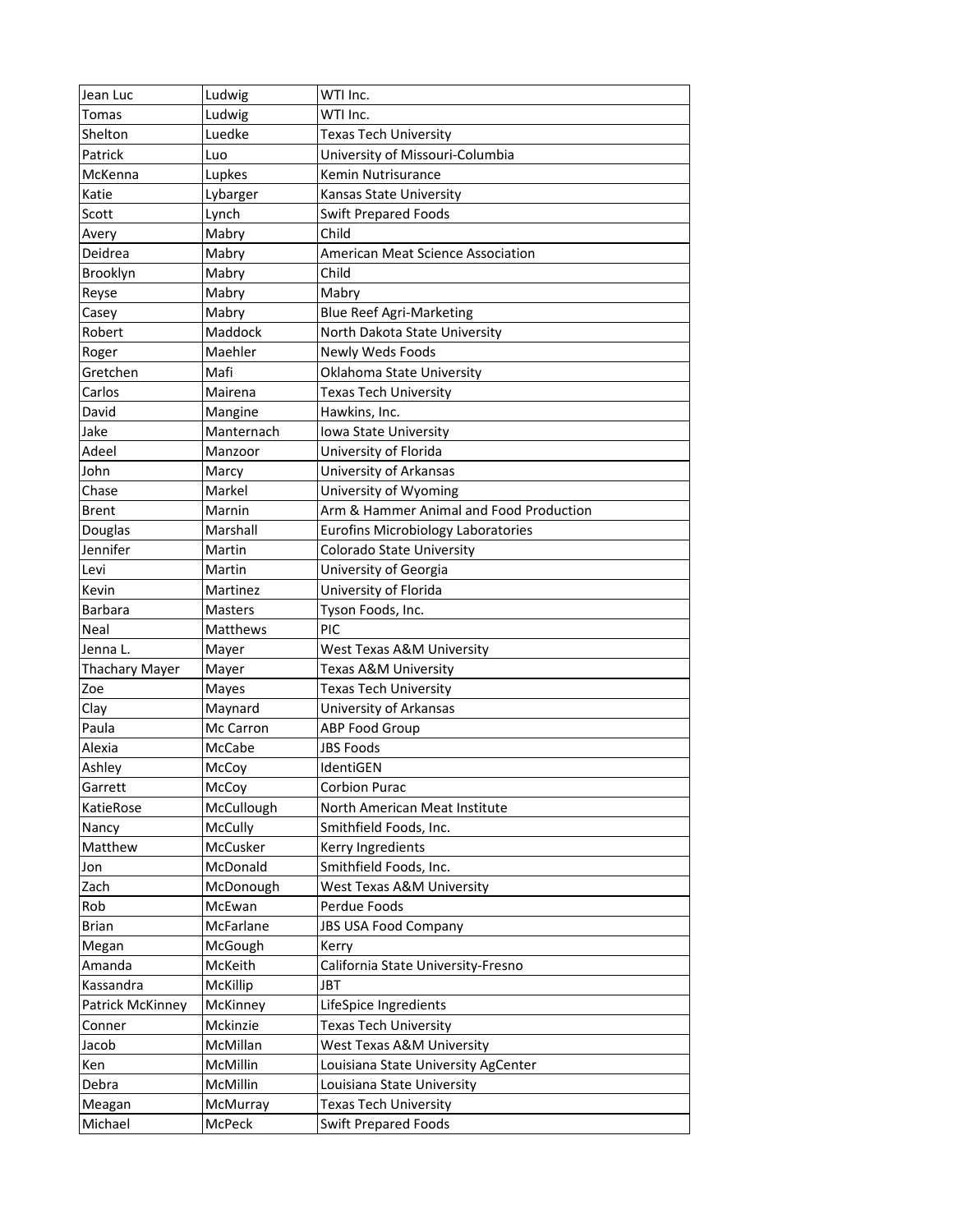| Beth                 | McQuillen           | <b>Bettcher Industries</b>        |
|----------------------|---------------------|-----------------------------------|
| Logan                | McQuillen           | Bettcher Industries, Inc.         |
| David                | Meisinger           | Validus/VRM Labs                  |
| Vickie               | Meisinger           | Spouse                            |
| Jessica              | Meisinger           | <b>Merck Animal Health</b>        |
| Jessica              | Meisinger           | <b>Merck Animal Health</b>        |
| <b>Esther Melgar</b> | <b>Melgar Sorto</b> | <b>Texas Tech University</b>      |
| Kyle                 | Mendes              | University of Florida             |
| Andres               | Mendizabal          | <b>Texas Tech University</b>      |
| Joe Metz             | Metz                | University of Illinois            |
| <b>Brian</b>         | Metzger             | Prosur, Inc.                      |
| johan                | meulendijks         | Marel Meat BV                     |
| Leona                | Meyer               | South Dakota State University     |
| Amy                  | Mikel               | Tabby D's                         |
| Benjy                | Mikel               | The John R. White Company         |
| Ben                  | <b>Miles</b>        | <b>Birchwood Foods</b>            |
| Kathy                | Milkowski           | UW - Madison                      |
| Andy                 | Milkowski           | University of Wisconsin - Madison |
| Amanda               | Miller              | Des Moines Public Schools         |
| Danika               | Miller              | Tyson Foods, Inc.                 |
| Mark                 | Miller              | <b>Texas Tech University</b>      |
| Markus               | Miller              | Cargill                           |
| Michael              | Miller              | Codexis                           |
| Heather              | Milliron            | Cargill                           |
| Ed                   | Mills               | Penn State                        |
| Lauren               | Mills               | Winpak Ltd.                       |
| JC                   | Mitchell            | California State University-Chico |
| Kathy                | Modrow              | Texas A&M University              |
| <b>Brandt</b>        | Molyneux            | Iowa State University             |
| Miguel               | Montero             | University of Arkansas            |
| Edward               | Moore               | Sealed Air's Cryovac              |
| <b>Brad</b>          | Morgan              | iQ Foods                          |
| Jeffrey              | Morphis             | West Texas A&M University         |
| Carter               | Mortensen           | West Texas A&M University         |
| Shanna               | Motl                | <b>Marcus Technologies</b>        |
| Madelyn              | Mushrush            | Kansas State University           |
| Mackenzie            | Myer                | <b>Colorado State University</b>  |
| Mahesh               | N Nair              | Colorado State University         |
| Francisco            | Najar               | UltraSource LLC                   |
| Emma                 | Nakimera            | University of Nebraska-Lincoln    |
| Carlos               | Narciso             | Cargill                           |
| Carissa              | Nath                | Conagra Brands                    |
| Douglas              | Natoce              | University of Florida             |
| Junaid               | Nawaz               | University of Georgia             |
| Lizzi                | Neal                | University of Arkansas            |
| Jordan               | Nehls               | University of Wisconsin - Madison |
| <b>Maggie Nevins</b> | <b>Nevins</b>       | Nestle Purina                     |
| Courtney             | Newman              | University of Wyoming             |
| Lauren               | Newman              | Colorado State University         |
| Clay                 | Newton              | South Dakota State University     |
| Madeliene            | Nichols             | North Dakota State University     |
| Alex                 | Norwood             | Texas Tech University             |
| Sara                 | Nossaman            | <b>Swift Prepared Foods</b>       |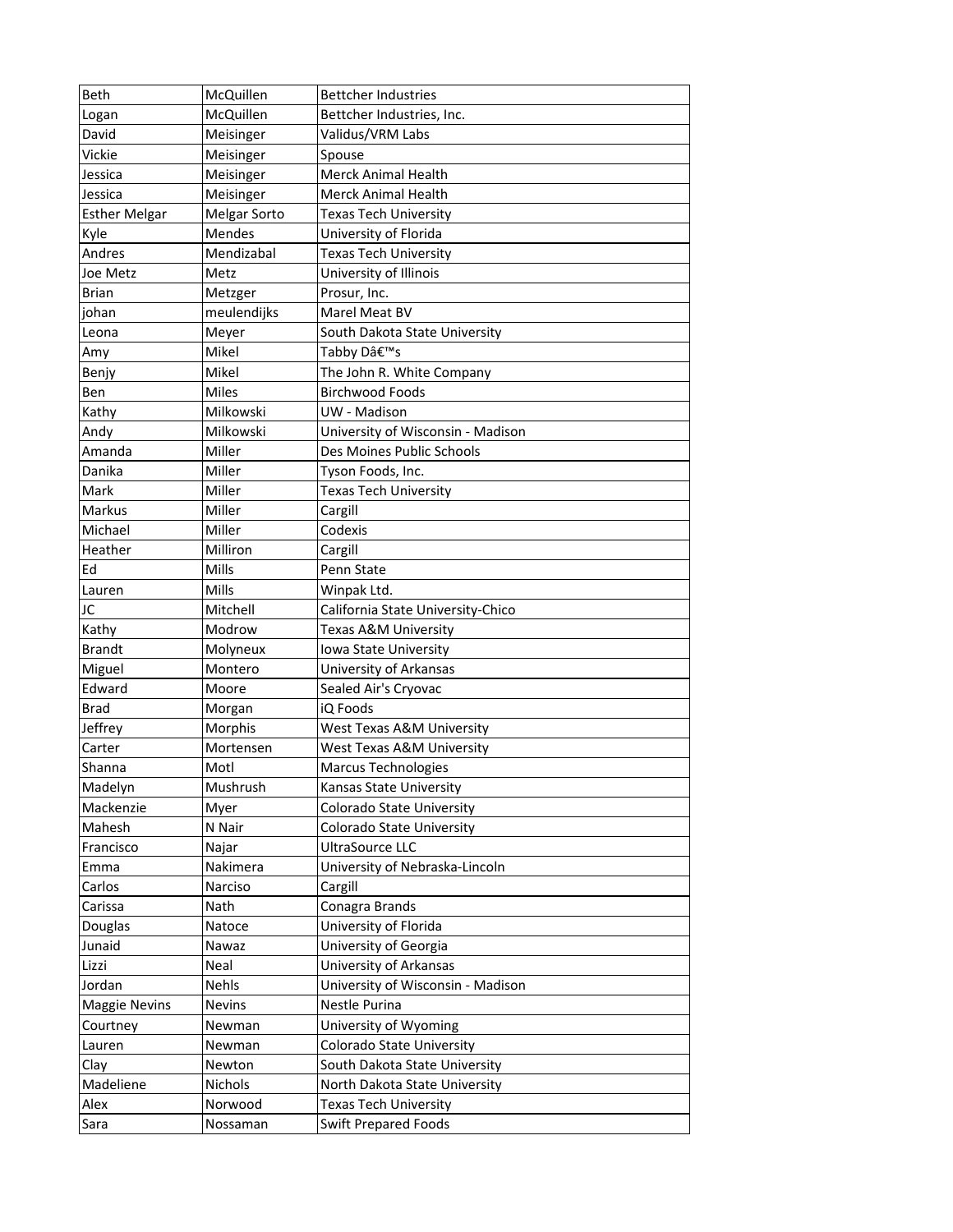| Tammi                             | Ohearn          | <b>JBT</b>                            |
|-----------------------------------|-----------------|---------------------------------------|
| Chris                             | Ohearn          | JBT                                   |
| Sherry                            | Olsen           | <b>Iowa State University</b>          |
| Brittany                          | Olson           | <b>Bettcher Industries</b>            |
| Travis                            | O'Quinn         | Kansas State University               |
| Anderson O. Cabral, Orozco Cabral |                 | Sealed Air's Cryovac                  |
| Wes                               | Osburn          | Texas A&M University                  |
| Amanda                            | Outhouse        | Hormel Foods Corporation              |
| Marissa                           | Ouverson        | Iowa State University                 |
| Zackery                           | Overacker       | WTI inc                               |
| Martin                            | Overholt        | Seaboard Triumph Foods                |
| Casey                             | Owens           | University of Arkansas                |
| <b>Riley Parmenter</b>            | Parmenter       | <b>Hormel Foods Corporation</b>       |
| Brian                             | Patterson       | Tyson Foods, Inc.                     |
| Tony                              | Payne           | ADM                                   |
| Angela                            | Perdomo Reyes   | <b>Texas Tech University</b>          |
| Montserrat                        | Perez Valadez   | California State University-Fresno    |
| Ava                               | Perrier         | Kansas State University               |
| Christian                         | Perversi        | Omaha Steaks International            |
| <b>Nicholas</b>                   | Peterson        | West Texas A&M University             |
| Sarah                             | Peterson        | Iowa State University                 |
| Cole                              | Petit           | West Texas A&M University             |
| Morgan                            | Pfeiffer        | Oklahoma State University             |
| Sandy                             | Pham-Mondala    | Kalsec, Inc.                          |
| Wendie                            | Phelps          | Cargill                               |
| Kylie                             | <b>Philipps</b> | <b>Buckhead Meat of Florida</b>       |
| Kyle                              | Phillips        | University of Wyoming                 |
| McKensie                          | Phillips        | University of Wyoming                 |
| Channing                          | Pieniazek       | Texas A&M University                  |
| Wendy                             | Pinkerton       | Zoetis                                |
| J. David                          | Pinkston        | ADM                                   |
| Jodie                             | Pitcock         | USDA-AMS, Livestock & Poultry Program |
| Zane                              | Platter         | West Texas A&M University             |
| Scott                             | Pohlman         | Cargill                               |
| Amy                               | Pokorny         | California State University-Chico     |
| Rod                               | POLKINGHORNE    | Birkenwood Pty Ltd                    |
| Steve                             | Pollmann        | <b>DSP Consulting Firm</b>            |
| Jacqueline                        | Ponce           | <b>JBT</b>                            |
| Kevin                             | Pond            | West Texas A&M University             |
| Chris                             | Poppy           | Colorado State University             |
| Gits                              | Prabhu          | PHD Technologies LLC                  |
| Lauren                            | Prill           | Cryovac                               |
| Dean                              | Pringle         | University of Georgia                 |
| Jordan                            | Proctor         | University of Georgia                 |
| Jess                              | Pryles          | Hardcore Carnivore                    |
| Joe                               | Purl            | Cargill                               |
| Brian                             | Quandt          | <b>Hormel Foods Corporation</b>       |
| Christine                         | Quinlan         | Tyson Foods, Inc.                     |
| Larry                             | Quint           | Conagra Brands                        |
| Ranjith                           | Ramanathan      | Oklahoma State University             |
| Mabely                            | Ramirez         | California State University-Fresno    |
| Russell                           | Raschein        | California State University-Chico     |
| Faith                             | Rasmussen       | Kraft Heinz Company                   |
|                                   |                 |                                       |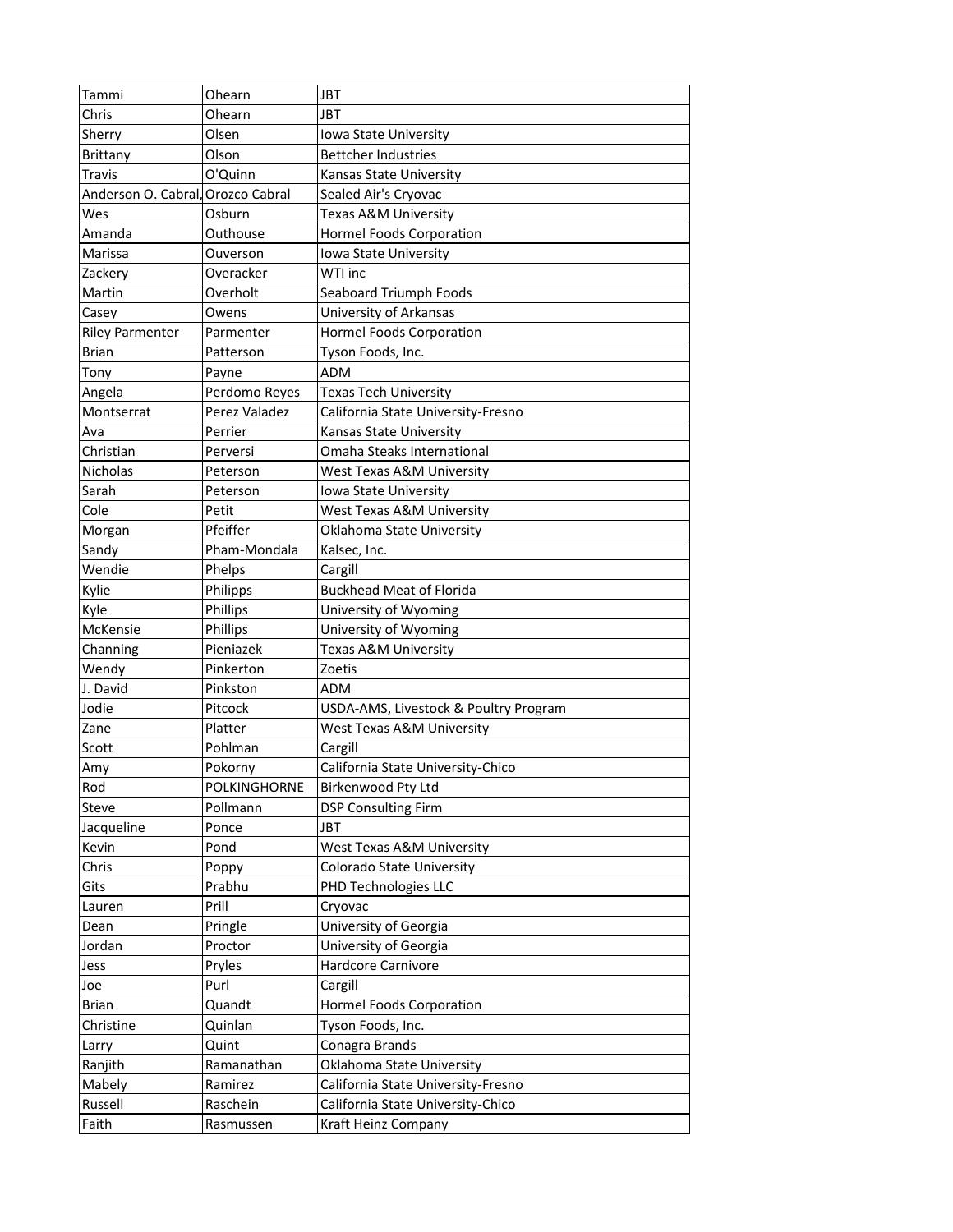| Jennifer        | Raspaldo          | OSI Group                                    |
|-----------------|-------------------|----------------------------------------------|
| Audrey          | Ratliff Glascock  | Angelo State University                      |
| <b>DeMetris</b> | Reed              | Sul Ross State University                    |
| Marcia          | Reeves            | Pilgrim's                                    |
| Curtis          | Reeves            | <b>Accompanying Person</b>                   |
| Joe             | Regenstein        | <b>Cornell University</b>                    |
| Carrie          | Regenstein        | Retired                                      |
| Laura           | Reiling           | University of Nebraska-Lincoln               |
| <b>Steve</b>    | Reinhardt         | Winpak Ltd.                                  |
| Hannah          | Remole            | University of Illinois                       |
| Tina            | Rendon            | Pilgrim's                                    |
| <b>Brian</b>    | Reuter            | Sadler's Smokeshouse                         |
| Valerie         | Reuter            | Sadler's Smokehouse                          |
| Kelsie          | Reuter            | Cargill                                      |
| Mark            | Richards          | University of Wisconsin - Madison            |
| Kaitlin         | Richey            | University of Illinois                       |
| Steven          | Ricke             | University of Wisconsin - Madison            |
| Macc            | Rigdon            | <b>Tyson Foods</b>                           |
| Linnea          | Rimmer            | Kansas State University                      |
| Phil            | Rincker           | Elanco                                       |
| Clara           | Ritchie           | University of Wyoming                        |
| Crystal         | Roach             | <b>Swift Prepared Foods</b>                  |
| Kristen         | Robbins           | Kemin Food Technologies                      |
| Argenis         | Rodas             | University of Manitoba                       |
| Jimena          | Rodriguez         | University of Arkansas                       |
| Karla           | Rodriguez Flores  | <b>Texas Tech University</b>                 |
| Anne-Marie      | Roerink           | 210 Analytics, LLC                           |
| <b>Bailey</b>   | Rogers            | Collegiate Beef Advocacy Program             |
| Carson          | Rogers            | <b>Certified Angus Beef</b>                  |
| Kaitlyn         | Roley             | University of Illinois                       |
| Madison         | Romanyk           | <b>Purdue University</b>                     |
| Hayden          | Rook              | Texas A&M University                         |
| Victor          | Rosas             | Angelo State University                      |
| Janet           | Roseland          | USDA/Agricultural Research Service           |
| David           | Rosenstock        | Hawkins, Inc                                 |
| Nick            | Roth              | <b>Empirical Foods</b>                       |
| Eric            | Rubendall         | Givaudan Flavors Corp                        |
| Abby            | Ruch              | Colorado State University                    |
|                 |                   |                                              |
| Raziya          | Sadat<br>Saddoris | University of Nebraska Lincoln<br>Marel Inc. |
| <b>Brett</b>    |                   |                                              |
| Chris           | Salamone          | Hawkins Inc.                                 |
| Angelica        | Sanchez           | Texas Tech University                        |
| Regina          | Sanchez           | Colorado State University                    |
| Chandler        | Sarchet           | Texas Tech University                        |
| Jackie          | Savell            | Texas A&M University                         |
| Jeff            | Savell            | Texas A&M University                         |
| Jonathan        | Savell            | <b>Standard Meat Company</b>                 |
| John            | Scanga            | <b>Meyer Natural Foods</b>                   |
| Dan             | Schaefer          | Cargill                                      |
| Kandee          | Schaefer          | Cargill                                      |
| Dan             | Schaefer          | University of Wisconsin - Madison            |
| Dave Schafer    | Schafer           | Kansas State University                      |
| Jeanne          | Schafer           | Kansas State University                      |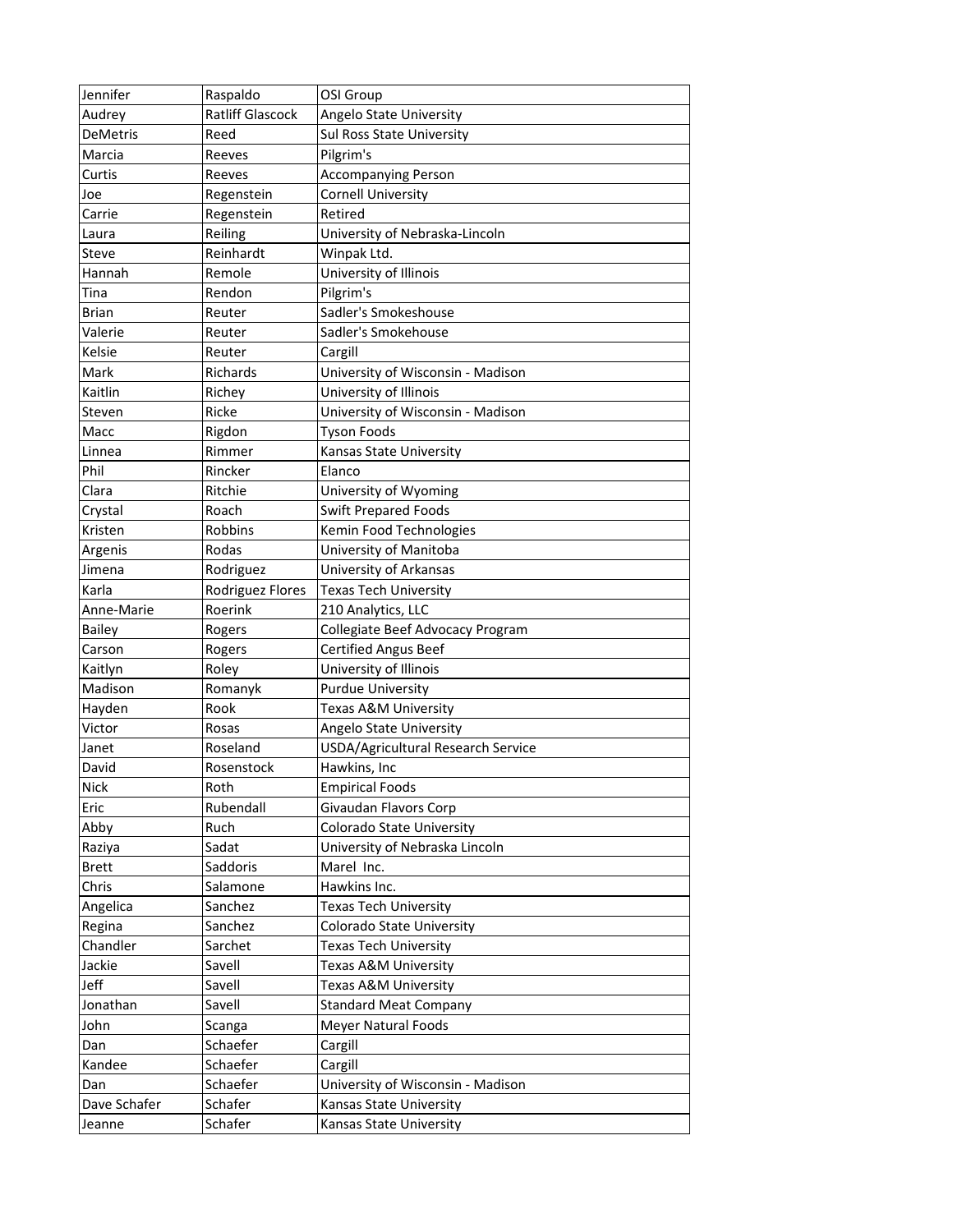| Jason                    | Scheffler    | University of Florida                     |
|--------------------------|--------------|-------------------------------------------|
| Tracy                    | Scheffler    | University of Florida                     |
| Taylor                   | Schertz      | <b>Texas Tech University</b>              |
| Abbey                    | Schiefelbein | Kansas State University                   |
| Wes                      | Schilling    | Mississippi State University              |
| John                     | Schmidt      | USDA-ARS, Meat Animal Research Center     |
| Тy                       | Schmidt      | University of Nebraska-Lincoln            |
| Katie                    | Schmucker    | <b>Purdue University</b>                  |
| Tim                      | Schnell      | Johnsonville, LLC                         |
| Alyssa                   | Scholz       | <b>Sweet Briar Creative</b>               |
| Derek                    | Schroeder    | <b>UltraSource LLC</b>                    |
| Matthew                  | Schulte      | <b>Iowa State University</b>              |
| Courtney                 | Schwartz     | Kemin                                     |
| Trent                    | Schwartz     | Texas A&M University                      |
| Jeannine                 | Schweihofer  | Michigan State University Extension       |
| Anna                     | Scott        | University of Georgia                     |
| Madelyn                  | Scott        | Oklahoma State University                 |
| Annette                  | Sebranek     | Iowa State University                     |
| Joe                      | Sebranek     | Iowa State University                     |
| Rachel                   | Self         | Texas Tech University                     |
| Dennis                   | Seman        | DL Seman Consulting, LLC                  |
| Mercedes                 |              | SerracÃ-n-Tarté lowa State University     |
| Derico                   | Setyabrata   | University of Arkansas                    |
| Steven                   | Shackelford  | <b>USDA Agricultural Research Service</b> |
| Wenjie                   | Shao         | Mississippi State University              |
| Delaney                  | Shaw         | Kansas State University                   |
| Erica                    | Shebs        | Greater Omaha Packing                     |
| Stephanie                | Shimer       | University of Florida                     |
| Dani                     | Shirey       | University of Illinois                    |
| Susan                    | Shivas       | AMSA                                      |
| Wesley                   | Shockey      | Cargill                                   |
| Katrina                  | Shores       | <b>Simmons Foods</b>                      |
| Christopher              | Simons       | <b>Ohio State University</b>              |
| Jeff                     | Sindelar     | University of Wisconsin - Madison         |
| Dylan                    | Sione        | Texas A&M University                      |
| Adam                     | Small        | Wenda Ingredients LLC                     |
| Clayton                  | Smith        | Tyson Foods, Inc.                         |
| Colton                   | Smith        | Colorado State University                 |
| Gary                     | Smith        | Colorado State University                 |
| Matthew                  | Smith        | Winpak Ltd.                               |
| Paige                    | Smith        | National Cattlemen's Beef Association     |
| Sawyer Wyatt Smith Smith |              | Mississippi State University              |
| Stephen                  | Smith        | Texas A&M University                      |
| Trinity                  | Smith        | Oklahoma State University                 |
| Jacob                    | Smylie       | University of Wyoming                     |
| Joe                      | Sonderman    | Greater Omaha Packing Co., Inc.           |
| Megan                    | Sorenson     | <b>Angelo State University</b>            |
| Andrzej                  | Sosnicki     | PIC                                       |
| Katie                    | Sowell       | American Foods Group                      |
| Christina                | Speicher     | Iowa State University                     |
| Hailey                   | Spray        | Oklahoma State University                 |
| Chandler                 | Stafford     | Utah State University                     |
| Edward                   | Steadham     | Iowa State University                     |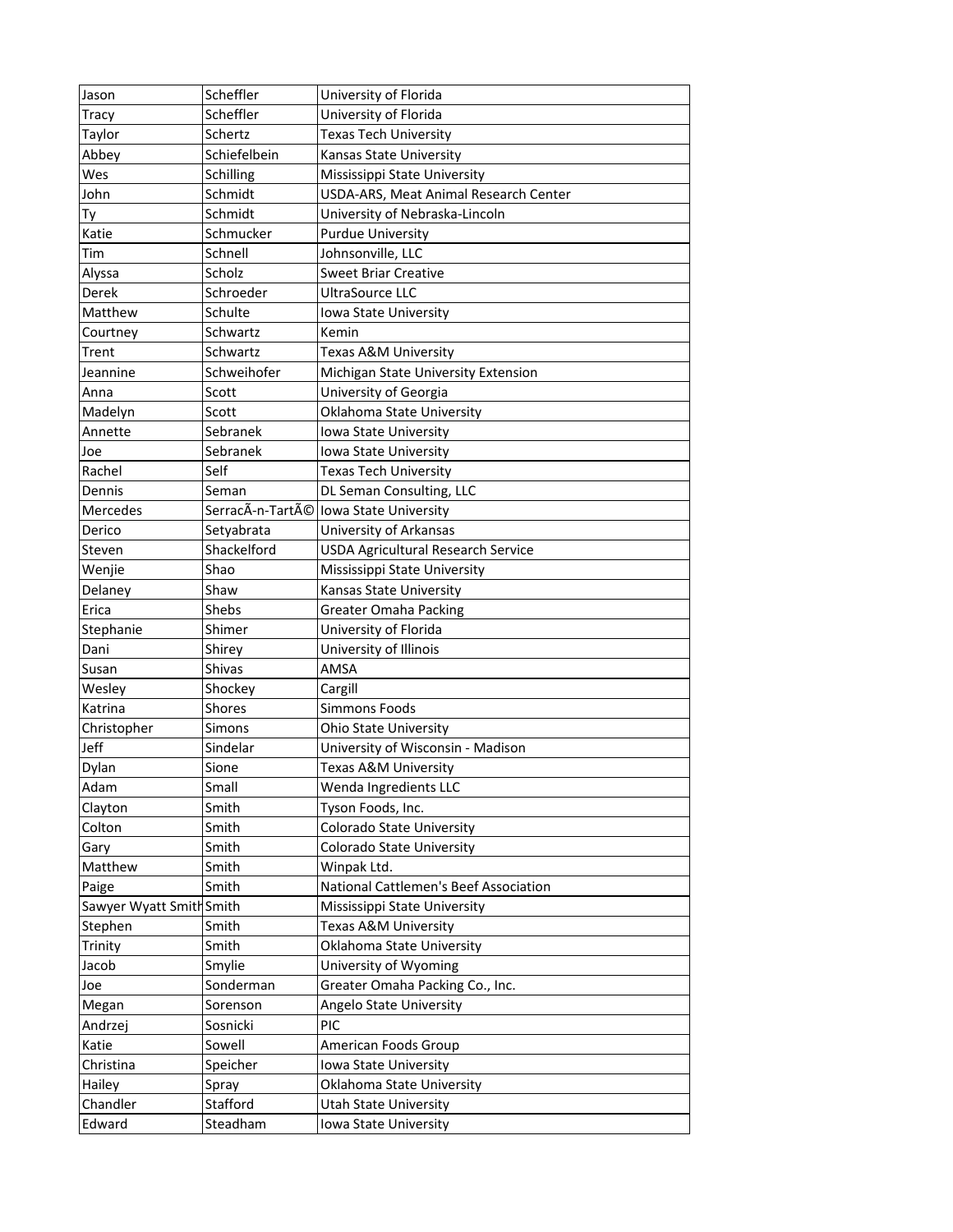| Chandler                        | Steele          | Tyson Foods, Inc.                    |
|---------------------------------|-----------------|--------------------------------------|
| Summer                          | <b>Steeples</b> | Cargill                              |
| Liz Steever                     | Steever         | South Dakota State University        |
| Alex                            | Stelzleni       | University of Georgia                |
| Claire                          | Stever          | Darling Ingredients                  |
| Amy                             | Steward         | Tyson Foods, Inc.                    |
| Jay                             | Stowater        | Iowa State University                |
| Gary                            | Sullivan        | University of Nebraska-Lincoln       |
| Jakob                           | Sultemeier      | Angelo State University              |
| Suman                           | Suman           | University of Kentucky               |
| Franklin                        | Sumargo         | University of Nebraska Lincoln       |
| Shae Lynn                       | Suttle          | <b>Texas Tech University</b>         |
| Joanna                          | Swenson         | Tyson Foods, Inc.                    |
| Abby                            | Tack            | Texas A&M University                 |
| Sudipta                         | Talukder        | University of California - Davis     |
| Aaron                           | Tapian          | Cargill                              |
| Nathan                          | Tapp            | <b>Simmons Foods</b>                 |
| Rodrigo                         | Tarte           | Iowa State University                |
| Ozzie                           | Tavares         | University of Nevada Reno            |
| Mack                            | Taylor          | <b>Utah State University</b>         |
| Tori                            | Teegarden       | Texas A&M University                 |
| Paige                           | Tegeler         | <b>Texas Tech University</b>         |
| Travis                          | Tennant         | <b>West Texas A&amp;M University</b> |
| Claire                          | Teterud         | Texas Tech University                |
| Kiana                           | Thomas          | Angelo State University              |
| Aubrey                          | Thompson        | West Texas A&M University            |
| Logan                           | Thompson        | Colorado State University            |
| <b>Tanner Thompson</b>          | Thompson        | <b>Texas Tech University</b>         |
| Tyler                           | Thompson        | Colorado State University            |
| Landee                          | Thorn           | <b>iCEV</b>                          |
| Kara                            | Thornton-Kurth  | Utah State University                |
| <b>Travis</b>                   | Tilton          | West Texas A&M University            |
| Gregory                         | Tippery         | <b>Ed Miniat LLC</b>                 |
| Norlyn                          | Tipton          | <b>Sysco Corporation</b>             |
| Virell                          | То              | Mississippi State University         |
| Allison                         | Trigg           | <b>Purdue University</b>             |
| Declan                          | Troy            | Teagasc                              |
| Jake                            | Tuell           | <b>Purdue University</b>             |
| Brittany                        | Tyson           | Colorado State University            |
| Christian                       | Uebele          | MULTIVAC, Inc.                       |
| Michael                         | Uetz            | <b>Midan Marketing</b>               |
| Keith                           | Underwood       | South Dakota State University        |
| Anna                            | Unger           | University of Georgia                |
| Taylor                          | Upton           | California State University-Chico    |
| Jessie                          | Van Buren       | University of Idaho                  |
| Rachel                          | Van Fossen      | Seaboard Foods                       |
| Frans van der Steen Vandersteen |                 | Marel                                |
| Angela                          | VanDeusen       | Cargill                              |
| <b>DAVID</b>                    | VARGAS          | Texas Tech University                |
| Kim                             | Varnold         | Tyson Foods, Inc.                    |
| Alexa                           |                 | California State University-Chico    |
|                                 | Vazquez         |                                      |
| Shawnna                         | Veasey          | Tyson Foods, Inc.                    |
| Lacey                           | Vedral          | Cargill                              |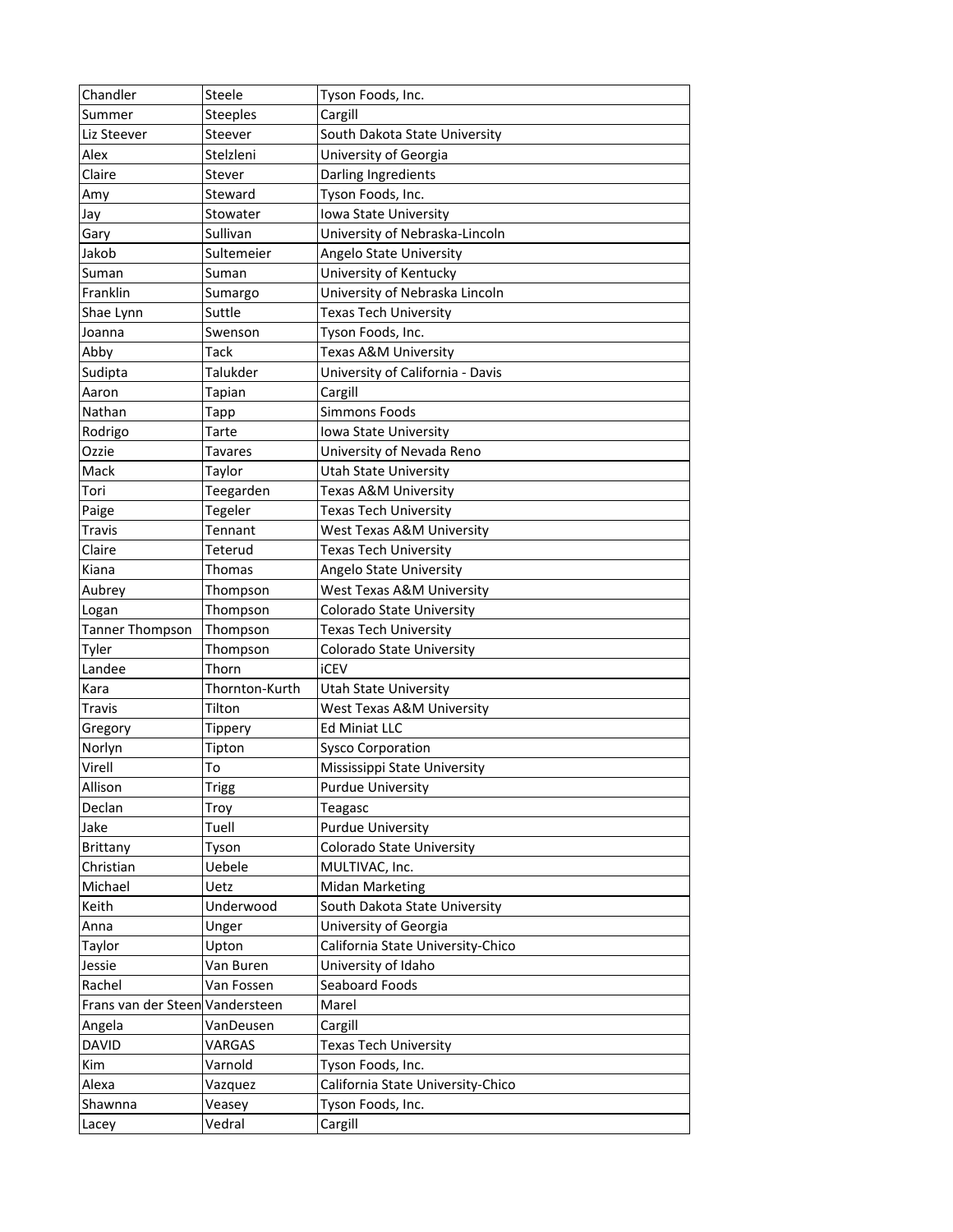| Carolina        | Velasco Ayala | Kansas State University                        |
|-----------------|---------------|------------------------------------------------|
| David           | Velazco       | Colorado State University                      |
| Jesús           | Velazco       | HEB Supermercados Internacionales S.A. de C.V. |
| Madison         | Venhuizen     | Cargill                                        |
| Leila           | Venzor        | University of Nebraska-Lincoln                 |
| Kelly           | Vierck        | University of Arkansas                         |
| Avery           | Vieregger     | University of Nebraska                         |
| Zach            | Villarreal    | Angelo State University                        |
| <b>Brian</b>    | Wada          | Tyson Foods, Inc.                              |
| Jennifer        | Wages         | Tyson Foods, Inc.                              |
| Clint           | Walenciak     | <b>Certified Angus Beef LLC</b>                |
| Kayley          | Wall          | Cargill                                        |
| Katelynn        | Wallace       | Kansas State University                        |
| <b>Bryanne</b>  | Waller        | University of Arizona                          |
| Shangshang      | Wang          | Mississippi State University                   |
| Nicole          | Wang          | The Ohio State University                      |
| Kari            | Wasielewski   | American Foods Group, LLC                      |
| <b>Bridget</b>  | Wasser        | <b>Midan Marketing</b>                         |
| Crystal         | Waters        | California State University-Chico              |
| Jaycee          | Watkins       | Oklahoma State University                      |
| Samuel          | Watson        | University of Nebraska-Lincoln                 |
| Andrea          | Weeks         | P&P Optica                                     |
| Christina       | Welch         | University of Georgia                          |
| Matt            | Wenger        | Iowa State University                          |
| Thomas          | Wenrich       | Pilgrim's                                      |
| Ryli            | West          | Colorado State University                      |
| James           | Whalin        | University of Wisconsin-Madison                |
| Tommy           | Wheeler       | U.S. Meat Animal Research Center               |
| <b>Brittany</b> | White         | <b>Simmons Foods</b>                           |
| <b>Natalie</b>  | White         | California State University-Fresno             |
| Kielee          | Whitewood     | Texas Tech University                          |
| Tatum           | Whitewood     | Texas Tech University                          |
| Teresa          | Wiemerslage   | Iowa State University Extension and Outreach   |
| Janneke Wijman  | Wijman        | Kerry Ingredients                              |
| Byron           | Williams      | Mississippi State University                   |
| Paige           | Williams      | Texas A&M University                           |
| Hannah          | Williamson    | California State University-Fresno             |
| Reese           | Wilson        | Texas Tech University                          |
| Jimmy           | Wise          | American Meat Science Association (Retired)    |
| <b>Brittney</b> | Wiseman       | The Ohio State University                      |
| Stephanie       | Witberler     | Kansas State University                        |
| Dale            | Woerner       | Texas Tech University                          |
| Katy            | Wolff         | Cargill                                        |
| Tanner          | Wright        | University of Wyoming                          |
|                 | Wulf          | University of Arizona                          |
| Duane           |               |                                                |
| Ross            | Wyatt<br>Wyle | ADM<br><b>Texas Tech University</b>            |
| Anna            |               |                                                |
| Jennifer        | Wyle          | Texas A&M University                           |
| Shulan          | Xiao          | Iowa State University                          |
| Youling         | Xiong         | University of Kentucky                         |
| Ed              | Yancey        | Tyson Foods, Inc.                              |
| Janeal          | Yancey        | University of Arkansas                         |
| Crystal Yang    | Yang          | University of California - Davis               |